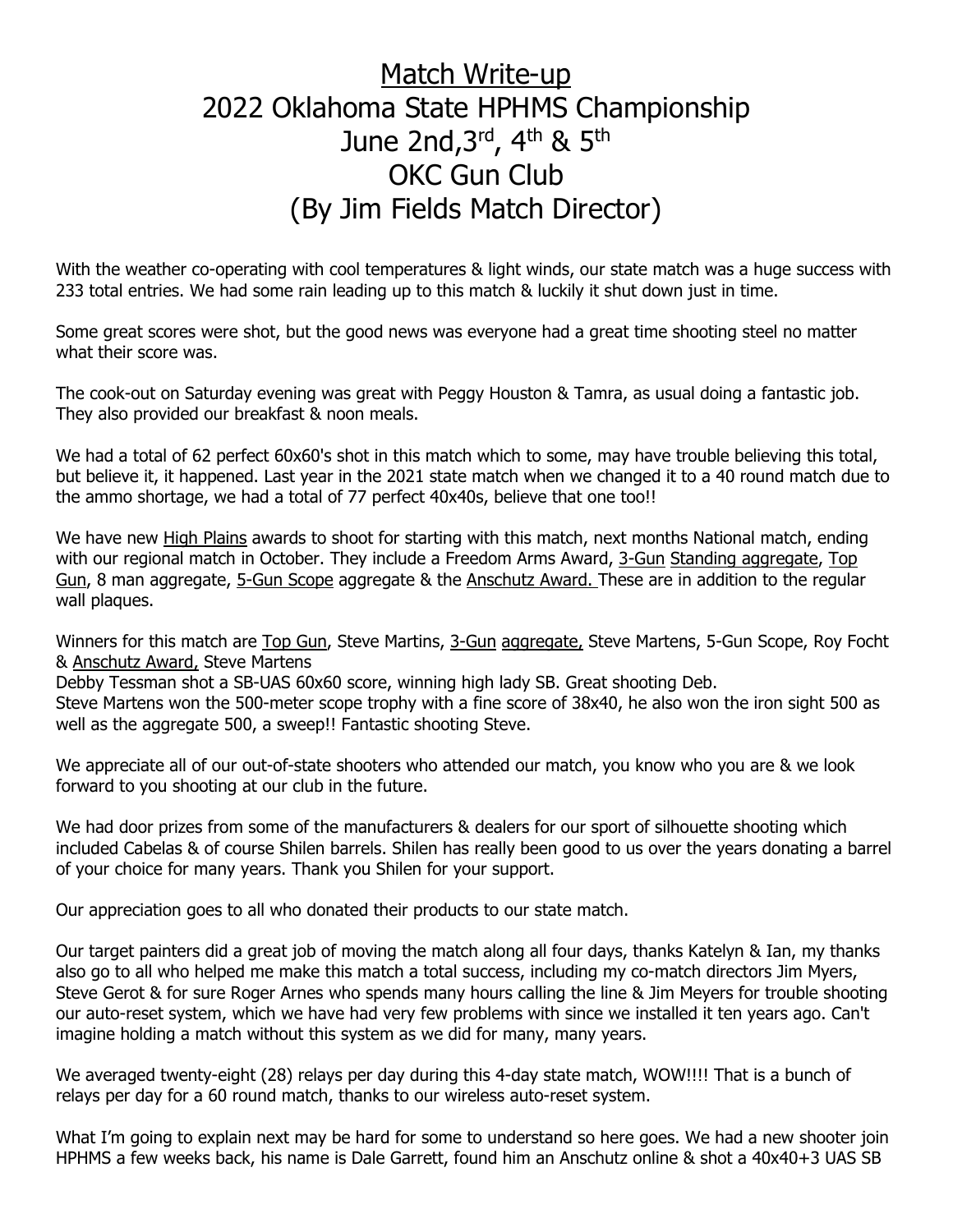his first match in May, but this is not the end of this story, he has a daughter named Katelyn, one of our new target painters, but this is not about her target painter skills, nooo, no, this is about her first time out shooting skills.

At our AIR match Friday evening which is a 40-round match, shooting a pre-charged Morini AIR pistol, not only shot a perfect 40x40, but won the shoot-off against not only her dad, Dale, but 4 other individuals whom I promised not to mention names in this article, but will say two of which are previous World Champion shooters.

These are not your ordinary shoot-off targets, we move the turkey targets to the ram distance & the target area are the turkey heads, yes, I said HEADS, which are a tad larger than the .177 pellets. Evidently pressure or match jitters were not a problem, so 5 turkey heads in a row resulted in winning the match.

So, she won the UAS AIR Pistol Championship, High Lady AIR & Practical Hunter High Lady. She also finished 4<sup>th</sup> in UAS-SB-AAA with an Anschutz with a 58x60. GO GIRL!!!

MATCH ALERT: Next month is our first High Plains (HPHMS) 2022 National Invitational 80 round Championship, OKC Gun Club, 7-15 thru the  $22^{nd}$ , 8 days, make plans to attend this one for sure.

See all the results accompanying this article.

Shoot safe, shoot straight & see you at the next match.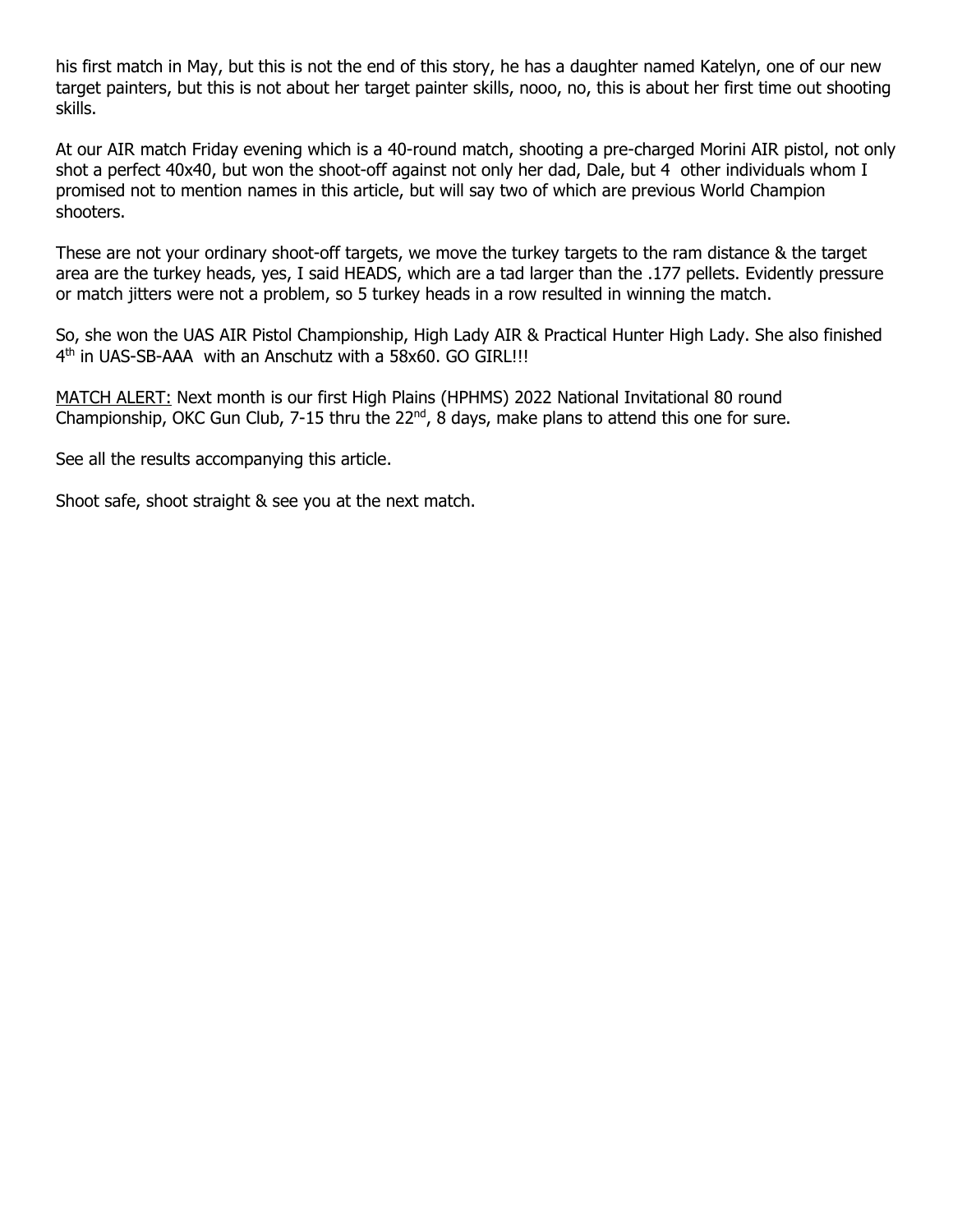## 2022 STATE - Category WINNERS

Jim Fields-Match Director

| Big Bore (60) Rounds                     | Name                  | Score    |
|------------------------------------------|-----------------------|----------|
| <b>UAS</b> Champion                      | <b>ROY FOCHT</b>      | $60 + 7$ |
| Unlimited Champion                       | <b>ROY FOCHT</b>      | $60 + 9$ |
| Unlimited Standing (US) Champion         | <b>JOHN RICHARDS</b>  | 43       |
| <b>UASHS</b> Champion                    | <b>SCOTT THOMPSON</b> | $60 + 6$ |
| Unlimited Half-Scale (UHS) Champion      | <b>STEVE MARTENS</b>  | 60       |
| <b>Production Champion</b>               | <b>STEVE MARTINS</b>  | 57       |
| Revolver Champion                        | <b>JOHN RICHARDS</b>  | 56       |
| <b>Standing Champion</b>                 | <b>STEVE MARTENS</b>  | 41       |
| <b>Aggregate Standing Champion</b>       | <b>JOHN RICHARDS</b>  | 74       |
| Aggregate Half-Scale Champion            | <b>STEVE MARTENS</b>  | 119      |
| 5 Gun Agg. Scope Champion (inc air 40 r) | <b>ROY FOCHT</b>      | 280      |
| 4 gun Champion                           | <b>STEVE MARTENS</b>  | 211      |
| 3 Gun Champion                           | <b>SCOTT THOMPSON</b> | 147      |
| High Lady BB Champion                    | <b>DEBRA TESSMANN</b> | 58       |
| High Junior UAS Champion                 | X                     | X        |
| High Junior Half-Scale Champion          | X                     | X        |
| High Senior BB Champion                  | <b>ROY FOCHT</b>      | $60 + 9$ |

| Small Bore (60) Rounds           | Name                 | Score    |
|----------------------------------|----------------------|----------|
| <b>UAS</b> Champion              | <b>WOODY LIDDELL</b> | $60 + 8$ |
| 1/5 Scale (UASFS) Champion       | <b>WOODY LIDDELL</b> | $60 + 9$ |
| 1/5 Scale (UFS) Champion         | <b>STEVE MARTENS</b> | 58       |
| Aggregate 1/5 Scale Champion     | <b>STEVE MARTENS</b> | 118      |
| <b>Unlimited Champion</b>        | <b>STEVE MARTENS</b> | 60       |
| Unlimited Standing (US) Champion | <b>JOHN RICHARDS</b> | 45       |
| Production Champion              | <b>ROY ROBERTS</b>   | 60       |
| Revolver Champion                | <b>STEVE MARTENS</b> | 59       |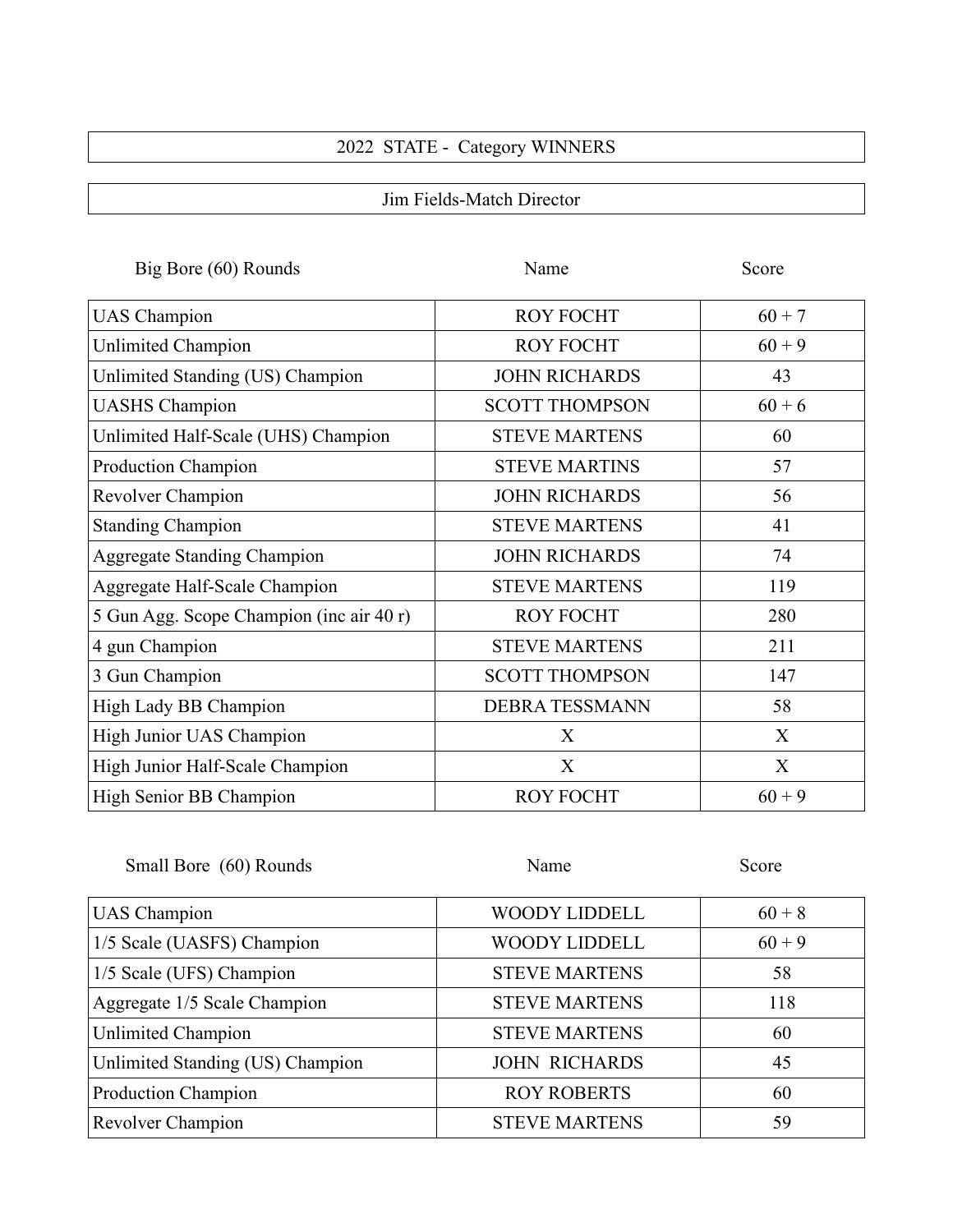| <b>Standing Champion</b>               | <b>ROY ROBERTS</b>    | 48       |
|----------------------------------------|-----------------------|----------|
| <b>Aggregate Standing Champion</b>     | <b>JOHN RICHARDS</b>  | 86       |
| 4 Gun Champion                         | <b>STEVE MARTENS</b>  | 215      |
| 3 Gun Champion                         | <b>JOHN RICHAEDS</b>  | 156      |
| High Lady Champion                     | <b>DEBRA TESSMANN</b> | $60 + 3$ |
| High Junior UAS Champion               | <b>CADEN ROGERS</b>   | 55       |
| High Junior 1/5 Scale (UASFS) Champion | <b>MASON SHARP</b>    | 42       |
| High Junior SB Unlimited Champion      | <b>CADEN ROGERS</b>   | 36       |
| High Junior UFS Champion               | <b>CADEN ROGERS</b>   | 8        |
| High Junior SB Production Champion     | Χ                     | X        |
| High Senior SB Champion                | <b>WOODY LIDDELL</b>  | $60 + 9$ |

| Air Pistol (40) Rounds             | Name                   | Score    |
|------------------------------------|------------------------|----------|
| <b>UAS</b> Champion                | <b>KATELYN GARRETT</b> | $40 + 5$ |
| <b>Unlimited Champion</b>          | <b>IVAN PAYTON</b>     | 37       |
| <b>Production Champion</b>         | X                      | X        |
| Unlimited Standing (US) Champion   | <b>JOHN RICHARDS</b>   | 31       |
| <b>USIS</b> Champion               | <b>JOHN RICHARDS</b>   | 32       |
| <b>Standing Champion</b>           | <b>STEVE MARTENS</b>   | 25       |
| <b>Standing Aggregate Champion</b> | <b>JOHN RICHARDS</b>   | 63       |
| High Junior UAS Champion           | <b>IVAN PAYTON</b>     | $40 + 3$ |
| High Senior Champion               | <b>JOHN RICHARDS</b>   | 63       |
| High Lady Champion                 | <b>KATELYN GARRETT</b> | 45       |

| Practical Hunter (60) Rounds | Name                 | Score      |
|------------------------------|----------------------|------------|
| PH SB Course Champion        | <b>MIKE BASSETT</b>  | $60 + 13$  |
| PH Long Course Champion      | <b>ROY FOCHT</b>     | $60 + 5$   |
| PH Short Course Champion     | <b>RICK REDD</b>     | $60 + 8$   |
| PH Revolver                  | <b>STEVE MARTENS</b> | 57         |
| PH 3 Gun Aggregate Champion  | <b>ROY FOCHT</b>     | $120 + 16$ |
| PH High Junior Champion      | <b>MASON SHARP</b>   | 57         |
| PH High Senior Champion      | <b>MIKE BASSETT</b>  | $60 + 13$  |
| PH High Lady Champion        | Х                    | Χ          |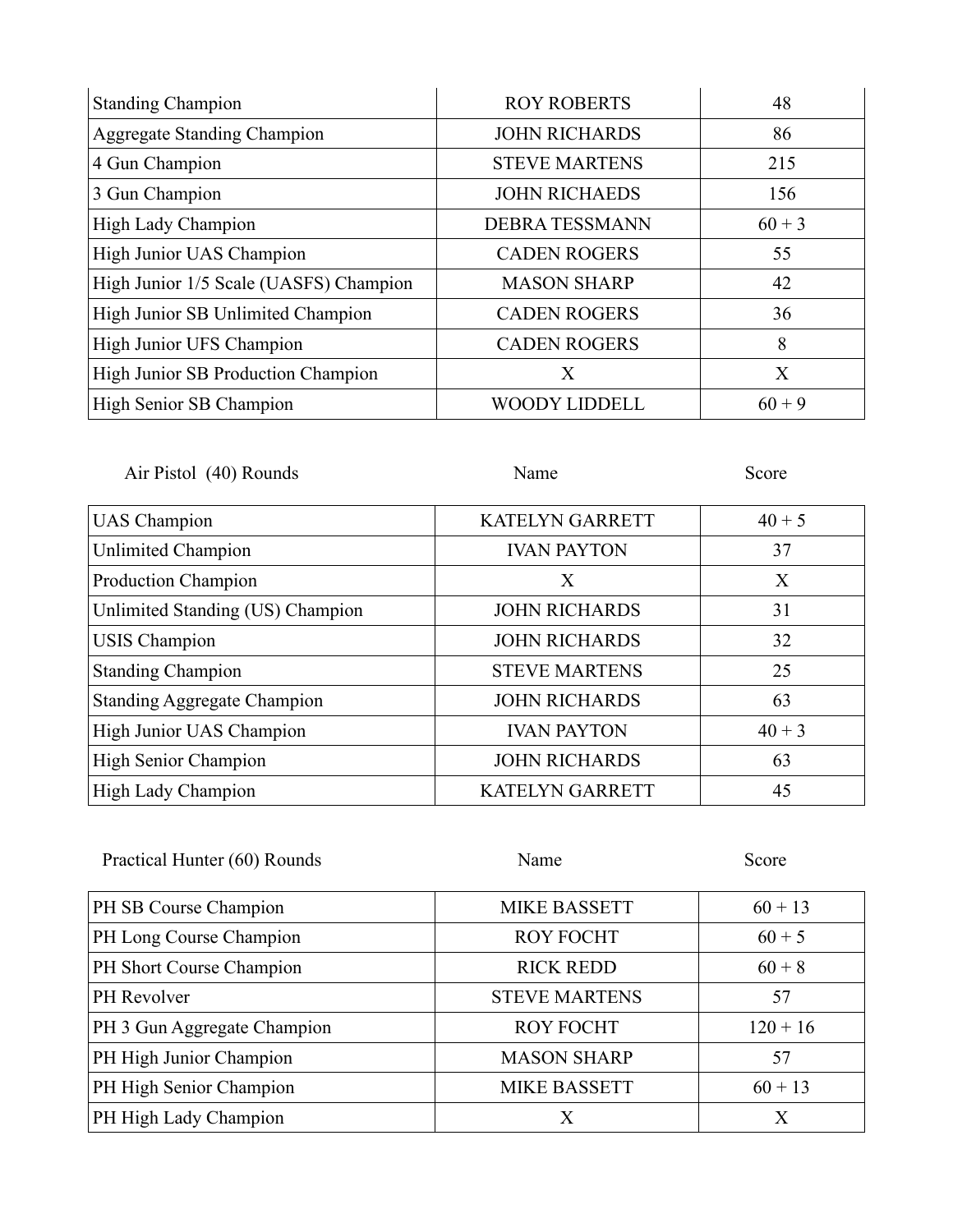| Sibling Rivalry Champion<br>KATELYN GARRETT |  |
|---------------------------------------------|--|
|---------------------------------------------|--|

| Ultra 500 Meter (40) Rounds   | Name                 | Score |
|-------------------------------|----------------------|-------|
| 500 Meter Scope Champion      | <b>STEVE MARTENS</b> | 37    |
| 500 Meter Iron Sight Champion | <b>STEVE MARTENS</b> | 30    |
| 500 Meter Aggregate Champion  | <b>STEVE MARTENS</b> | 67    |

| Field Pistol (60) Rounds          | Name                 | Score |
|-----------------------------------|----------------------|-------|
| FP PAS Champion                   | <b>JOHN RICHARDS</b> | 50    |
| FP Production Champion            | <b>JOHN RICHARDS</b> | 43    |
| FP Aggregate Champion             | <b>JOHN RICHARDS</b> | 93    |
| Top Gun Champion                  | <b>STEVE MARTENS</b> | 426   |
| 3 Gun Standing Aggregate Champion | <b>STEVE MARTENS</b> | 117   |
| FA 3 Gun Revolver Aggregate       | <b>STEVE MARTENS</b> |       |
| Bordello Champion                 | Х                    | Х     |

| Lever Gun $(40)$ Rounds   | Name | Score |
|---------------------------|------|-------|
| Lever Gun Long Range      |      |       |
| Lever Gun Short Range     |      |       |
| Lever Gun Small Bore      |      |       |
| Lever Gun 3 Gun Aggregate |      |       |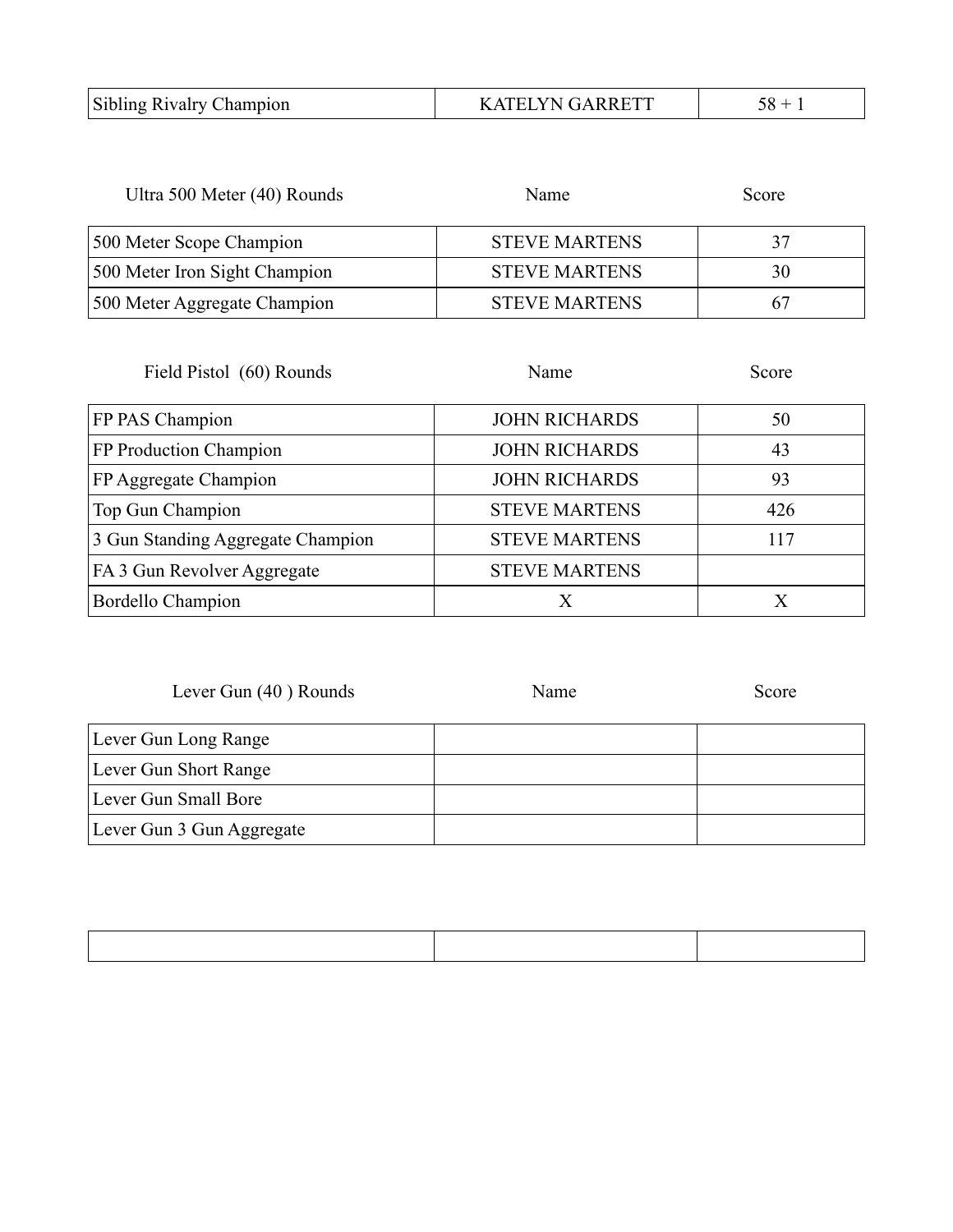6/5/2022 5:22:38 PM BB - Standings

## **BB**

| I<br>۰. |         |  |
|---------|---------|--|
|         | I<br>۰. |  |

| г                    |                       |             |    |                |              |    |           |               |                 |              |
|----------------------|-----------------------|-------------|----|----------------|--------------|----|-----------|---------------|-----------------|--------------|
| <b>INT</b>           |                       | C           | P  | Τ              | ${\sf R}$    | т  | <b>SO</b> |               | <b>CO</b> Notes | <b>State</b> |
| <b>Steve Martens</b> | <b>BF: 7US</b>        | 15          | 15 | 15             | 12           | 57 | 0         | 38            |                 | <b>MN</b>    |
| John Richards        | <b>BF: 270MAX</b>     | 15          | 15 | 13             | 13           | 56 | 0         | 37            |                 | <b>MN</b>    |
| Scott Thompson       | MOA: 7BR              | 15          | 13 | 15             | 11           | 54 | 0         | 36            |                 | OK           |
| <b>AAA</b>           |                       | C           | P  | T              | R            | т  | <b>SO</b> | <b>CO</b>     | <b>Notes</b>    | <b>State</b> |
| Dennis Radowick      | ENCORE: 357MAX        | 13          | 14 | 12             | 11           | 50 | 0         | 33            |                 | <b>TX</b>    |
| Link Smith           | <b>TC: 6.5TCU</b>     | 14          | 13 | 8              | 11           | 46 | 0         | 30            |                 | <b>TX</b>    |
| <b>RICK FELLER</b>   | TC: 7TCU              | 11          | 14 | 11             | 9            | 45 | 0         | 30            |                 | OK           |
| $\mathsf{R}$         |                       |             |    |                |              |    |           |               |                 |              |
| <b>INT</b>           |                       | C           | P  | T              | $\mathsf{R}$ | T  | <b>SO</b> | $\mathsf{co}$ | Notes           | <b>State</b> |
| John Richards        | <b>FA: 44 MAG</b>     | 15          | 15 | 12             | 14           | 56 | 0         | 37            |                 | <b>MN</b>    |
| <b>Steve Martens</b> | FA: 357               | 15          | 15 | 13             | 10           | 53 | 0         | 35            |                 | <b>MN</b>    |
| Scott Thompson       | FA: 41                | 15          | 14 | 15             | 7            | 51 | 0         | 34            |                 | OK           |
| AA                   |                       | C           | P  | т              | R            | т  | <b>SO</b> | $\mathsf{co}$ | <b>Notes</b>    | <b>State</b> |
| John Waller          | <b>FA: 41MAG</b>      | 14          | 10 | $\overline{7}$ | 9            | 40 | 0         | 26            |                 | OK           |
| S                    |                       |             |    |                |              |    |           |               |                 |              |
| <b>INT</b>           |                       | $\mathbf c$ | P  | T              | R            | T  | <b>SO</b> | $\mathsf{co}$ | Notes           | <b>State</b> |
| <b>Steve Martens</b> | <b>TC: 300WH</b>      | 10          | 12 | 12             | 7            | 41 | 0         | 27            |                 | <b>MN</b>    |
| Scott Thompson       | <b>TC: 300WH</b>      | 12          | 11 | 6              | 4            | 33 | 0         | 22            |                 | OK           |
| John Richards        | RPMXL: 270MAX         | 13          | 8  | 3              | 7            | 31 | 0         | 20            |                 | <b>MN</b>    |
| A                    |                       | C           | P  | т              | R.           | T  | <b>SO</b> | co            | Notes           | <b>State</b> |
| John Waller          | TC: 357               | 3           | 3  | 1              | 2            | 9  | 0         | 6             |                 | OK           |
| U                    |                       |             |    |                |              |    |           |               |                 |              |
| <b>INT</b>           |                       | C           | P  | Τ              | R            | т  | <b>SO</b> | CO            | <b>Notes</b>    | <b>State</b> |
| <b>ROY FOCHT</b>     | DEFIENCE: 6BR         | 15          | 15 | 15             | 15           | 60 | 9         | 40            |                 | OK           |
| Scott Thompson       | XP: 260               | 15          | 15 | 15             | 15           | 60 | 8         | 40            |                 | OK           |
| <b>Steve Martens</b> | XP-100: 308WIN        | 15          | 15 | 15             | 15           | 60 | 3         | 40            |                 | <b>MN</b>    |
| <b>WOODY LIDDELL</b> | <b>XP: 6.5GREN</b>    | 15          | 15 | 15             | 14           | 59 | 0         | 39            |                 | OK           |
| John Richards        | NESIKA: 6.5BR         | 15          | 15 | 13             | 15           | 58 | 0         | 38            |                 | <b>MN</b>    |
| <b>GARY CREWS</b>    | XP: 6X47              | 15          | 15 | 15             | 13           | 58 | 0         | 38            |                 | OK           |
| <b>AAA</b>           |                       | C           | P  | T              | R            | т  | <b>SO</b> | $\mathbf{co}$ | Notes           | <b>State</b> |
| John Waller          | <b>XP: 6.5SCW</b>     | 15          | 14 | 12             | 13           | 54 | 0         | 36            |                 | OK           |
| Link Smith           | XP: 7IHMSA            | 15          | 15 | $10$           | 11           | 51 | $\pmb{0}$ | 34            |                 | <b>TX</b>    |
| <b>BILL FOCHT</b>    | TC: 6.8SPC            | 14          | 14 | 10             | 10           | 48 | 0         | 32            |                 | OK           |
| AA                   |                       | $\mathbf c$ | P  | Τ              | R            | Т  | <b>SO</b> |               | CO Notes        | <b>State</b> |
| Dennis Radowick      | <b>ENCORE: 357-44</b> | 11          | 13 | 12             | 11           | 47 | 0         | 31            |                 | <b>TX</b>    |
| <b>UAS</b>           |                       |             |    |                |              |    |           |               |                 |              |
| <b>INT</b>           |                       | C           | P  | Τ              | R            | T  | <b>SO</b> |               | CO Notes        | <b>State</b> |
| <b>ROY FOCHT</b>     | <b>NESIKA: 6BR</b>    | 15          | 15 | 15             | 15           | 60 | 7         | 40            |                 | OK           |
| <b>Rick Redd</b>     | TC: 6BR               | 15          | 15 | 15             | 15           | 60 | 6         | 40            |                 | <b>TX</b>    |
| <b>JACK TESSMANN</b> | XP100: 6BR            | 15          | 15 | 15             | 15           | 60 | 5         | 40            |                 | KS           |
| Link Smith           | TC: 7X30              | 15          | 15 | 15             | 15           | 60 | 4         | 40            |                 | <b>TX</b>    |
| John Blue            | XP: 6BR               | 15          | 15 | 15             | 15           | 60 | 4         | 40            |                 | OK           |
| <b>GARY CREWS</b>    | <b>XP: 223IMP</b>     | 15          | 15 | 15             | 15           | 60 | 3         | 40            |                 | OK           |
| <b>BILL FOCHT</b>    | XP100: 6BR            | 15          | 15 | 15             | 14           | 59 | 0         | 39            |                 | OK           |
| <b>WOODY LIDDELL</b> | XP: 6.5BR             | 15          | 15 | 15             | 14           | 59 | 0         | 39            |                 | OK           |
| Debra Tessmann       | <b>NESIKA: 6BR</b>    | 13          | 15 | 15             | 15           | 58 | 0         | 38            |                 | KS           |
| Dave Stone           | XP: 260               | 15          | 13 | 15             | 15           | 58 | 0         | 38            |                 | OK           |
| <b>RICK FELLER</b>   | TC: 7TCU              | 15          | 15 | 14             | 14           | 58 | 0         | 38            |                 | OK           |
|                      |                       |             |    |                |              |    |           |               |                 |              |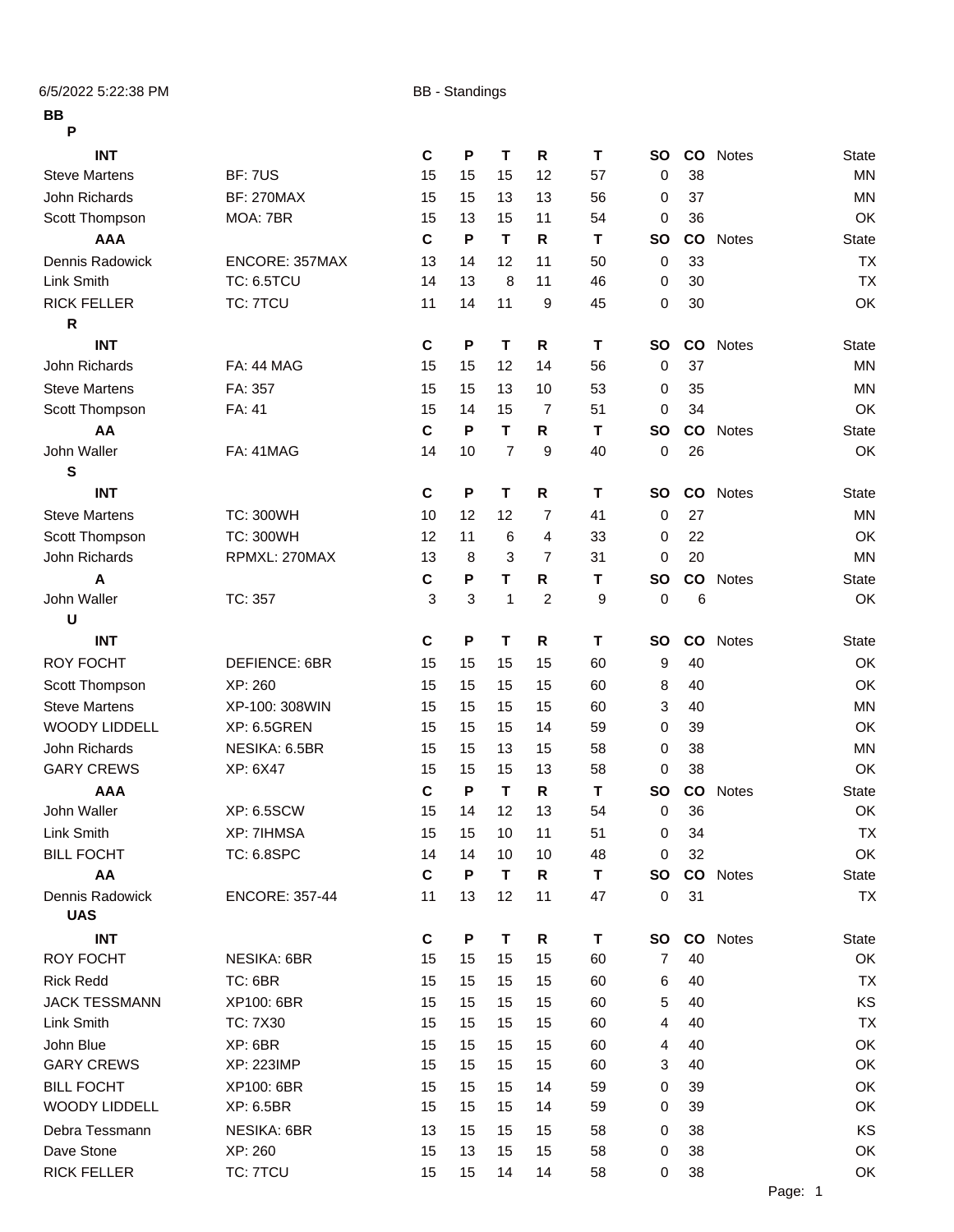| <b>AAA</b>         |                    | С  | Р  |                | R        | т  | SΟ        | <b>CO</b> | <b>Notes</b>       | <b>State</b> |
|--------------------|--------------------|----|----|----------------|----------|----|-----------|-----------|--------------------|--------------|
| John Waller        | XP: 6.5            | 15 | 15 | 15             | 15       | 60 | 5         | 40        | ML                 | OK           |
| <b>Ben Bural</b>   | XP: 6BR            | 15 | 15 | 15             | 15       | 60 | 0         | 40        | <b>ML Re-Entry</b> | OK           |
| Dale Garrett       | <b>NESIKA: 6BR</b> | 15 | 13 | 13             | 15       | 56 | 0         | 37        |                    | OK           |
| Ben Bural          | XP: 6BR            | 15 | 13 | 13             | 14       | 55 | 0         | 36        |                    | OK           |
| Dan Bourn          | <b>HOWA: 6.5GR</b> | 14 | 15 | 15             | 9        | 53 | 0         | 35        |                    | OK           |
| <b>Roy Roberts</b> | XP:260             | 14 | 15 | $\overline{7}$ | $\Omega$ | 36 | 0         | 24        | <b>DNF</b>         | OK           |
| AA                 |                    | C  | Ρ  |                | R        | Т  | <b>SO</b> | <b>CO</b> | <b>Notes</b>       | <b>State</b> |
| <b>STEVE GEROT</b> | <b>HOWA: 6.5GR</b> | 13 | 14 | 13             | 13       | 53 | 0         | 35        |                    | OK           |
| <b>US</b>          |                    |    |    |                |          |    |           |           |                    |              |
| <b>AAA</b>         |                    | C  | Р  |                | R        | т  | <b>SO</b> | <b>CO</b> | <b>Notes</b>       | <b>State</b> |
| John Richards      | <b>TC: 300WH</b>   | 13 | 13 | 10             | 7        | 43 | 0         | 28        |                    | <b>MN</b>    |
|                    |                    |    |    |                |          |    |           |           | Entries:<br>43     |              |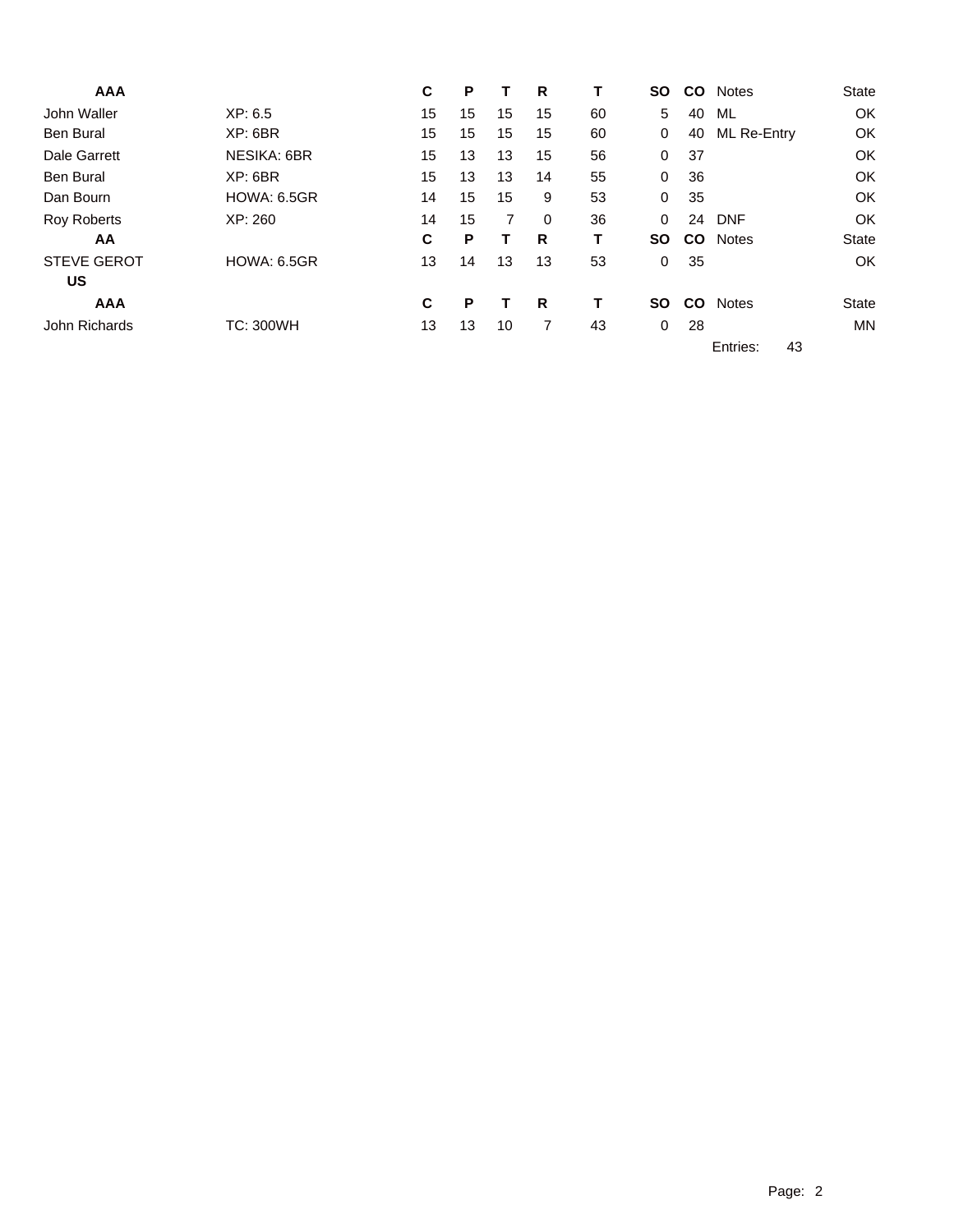6/5/2022 5:22:47 PM HS - Standings

### **HS**

## **UASHS**

| <b>INT</b>           |                     | C  | P  | т  | R  | т  | SΟ        | <b>CO</b> | <b>Notes</b> |    | State        |
|----------------------|---------------------|----|----|----|----|----|-----------|-----------|--------------|----|--------------|
| Scott Thompson       | XP: 260             | 15 | 15 | 15 | 15 | 60 | 6         | 40        |              |    | OK           |
| <b>ROY FOCHT</b>     | <b>NESIKA: 6BR</b>  | 15 | 15 | 15 | 15 | 60 | 1         | 40        |              |    | OK           |
| <b>Rick Redd</b>     | TC: 6BR             | 15 | 15 | 15 | 15 | 60 | 0         | 40        |              |    | <b>TX</b>    |
| <b>Steve Martens</b> | <b>XP100: 6DASH</b> | 15 | 15 | 15 | 14 | 59 | 0         | 39        |              |    | <b>MN</b>    |
| John Blue            | XP: 6BR             | 15 | 15 | 13 | 15 | 58 | $\Omega$  | 38        |              |    | OK           |
| <b>WOODY LIDDELL</b> | XP: 223IM           | 15 | 15 | 12 | 12 | 54 | 0         | 36        |              |    | OK           |
| <b>RICK FELLER</b>   | BRN-180: 223        | 11 | 12 | 8  | 11 | 42 | 0         | 28        |              |    | OK           |
| <b>AAA</b>           |                     | C  | P  | т  | R  | т  | <b>SO</b> | <b>CO</b> | <b>Notes</b> |    | <b>State</b> |
| John Waller          | XP: 223             | 15 | 15 | 15 | 15 | 60 | 5         | 40        | ML           |    | OK           |
| Link Smith           | <b>TC: 30 HER</b>   | 15 | 14 | 10 | 13 | 52 | 0         | 34        |              |    | <b>TX</b>    |
| Debra Tessmann       | <b>NESIKA: 6BR</b>  | 15 | 15 | 6  | 12 | 48 | 0         | 32        |              |    | KS           |
| <b>UHS</b>           |                     |    |    |    |    |    |           |           |              |    |              |
| <b>INT</b>           |                     | C  | P  | т  | R  | т  | <b>SO</b> | CO        | <b>Notes</b> |    | <b>State</b> |
| <b>Steve Martens</b> | XP100: 6.5TKS       | 15 | 15 | 15 | 15 | 60 | 0         | 40        |              |    | <b>MN</b>    |
| <b>ROY FOCHT</b>     | DEF: 6BR            | 15 | 15 | 14 | 14 | 58 | 0         | 38        |              |    | OK           |
| Scott Thompson       | XP: 260             | 15 | 15 | 14 | 14 | 58 | 0         | 38        |              |    | OK           |
| <b>WOODY LIDDELL</b> | <b>XP: 221FB</b>    | 15 | 15 | 11 | 14 | 55 | 0         | 36        |              |    | OK           |
| <b>GARY CREWS</b>    | <b>XP: 223IMP</b>   | 15 | 15 | 14 | 11 | 55 | 0         | 36        |              |    | OK           |
| <b>AAA</b>           |                     | C  | P  | т  | R  | т  | <b>SO</b> | <b>CO</b> | <b>Notes</b> |    | <b>State</b> |
| John Richards        | HS: 6MMBR           | 13 | 14 | 3  | 14 | 44 | 0         | 29        |              |    | MN           |
|                      |                     |    |    |    |    |    |           |           | Entries:     | 16 |              |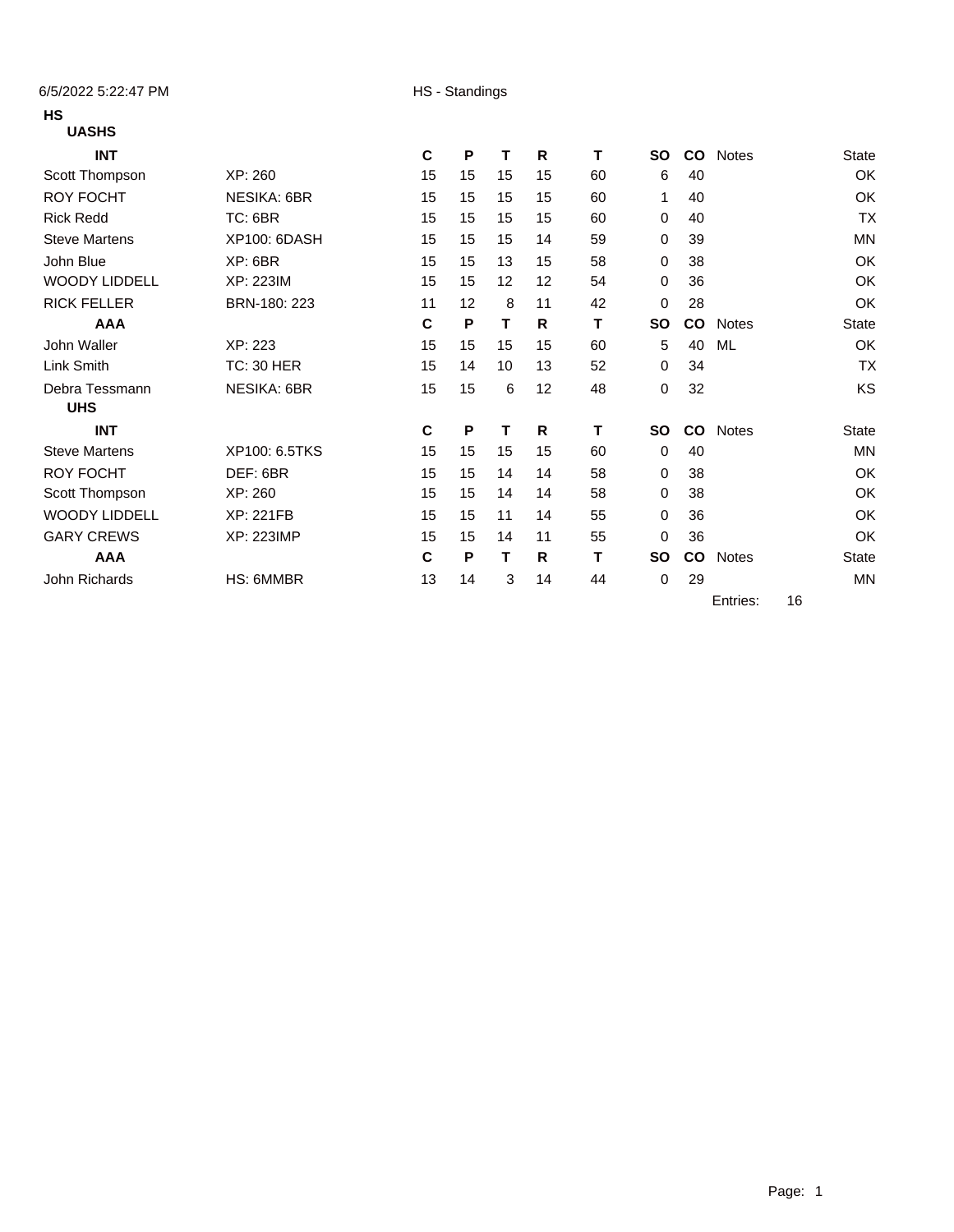6/5/2022 5:23:05 PM FS - Standings

### **FS**

### **UASFS**

| <b>INT</b>             |                   | $\mathbf c$ | P           | T              | R           | $\mathsf T$ | <b>SO</b>      | co | <b>Notes</b> | State        |
|------------------------|-------------------|-------------|-------------|----------------|-------------|-------------|----------------|----|--------------|--------------|
| <b>WOODY LIDDELL</b>   | <b>ANS: 22 LR</b> | 15          | 15          | 15             | 15          | 60          | 9              | 40 |              | OK           |
| <b>ROY FOCHT</b>       | <b>ANS: 22 LR</b> | 15          | 15          | 15             | 15          | 60          | 8              | 40 |              | OK           |
| Ronnie Wolfe           | <b>ANS: 22 LR</b> | 15          | 15          | 15             | 15          | 60          | 3              | 40 |              | OK           |
| <b>GARY CREWS</b>      | <b>ANS: 22 LR</b> | 15          | 15          | 15             | 15          | 60          | $\overline{2}$ | 40 |              | OK           |
| <b>Steve Martens</b>   | <b>ANS: 22 LR</b> | 15          | 15          | 15             | 15          | 60          | $\overline{2}$ | 40 |              | <b>MN</b>    |
| <b>JACK TESSMANN</b>   | <b>ANS: 22 LR</b> | 15          | 15          | 15             | 15          | 60          | 0              | 40 |              | OK           |
| John Blue              | <b>ANS: 22 LR</b> | 15          | 15          | 13             | 15          | 58          | $\Omega$       | 38 |              | OK           |
| Dave Stone             | <b>ANS: 22 LR</b> | 15          | 15          | 11             | 15          | 56          | $\Omega$       | 37 |              | OK           |
| <b>RICK FELLER</b>     | <b>ANS: 22 LR</b> | 15          | 15          | 15             | 11          | 56          | 0              | 37 |              | OK           |
| Scott Thompson         | <b>ANS: 22 LR</b> | 15          | 15          | 15             | 8           | 53          | $\mathbf 0$    | 35 |              | OK           |
| Larry Curts            | <b>ANS: 22 LR</b> | 15          | 15          | $\mathbf{1}$   | 0           | 31          | 0              | 20 | <b>DNF</b>   | OK           |
| <b>AAA</b>             |                   | $\mathbf c$ | P           | T              | $\mathsf R$ | T           | <b>SO</b>      | co | <b>Notes</b> | <b>State</b> |
| <b>Roy Roberts</b>     | <b>ANS: 22 LR</b> | 15          | 15          | 15             | 15          | 60          | 0              | 40 | <b>ML</b>    | OK           |
| Debra Tessmann         | <b>ANS: 22 LR</b> | 15          | 15          | 14             | 15          | 59          | 0              | 39 |              | KS           |
| John Waller            | <b>ANS: 22 LR</b> | 15          | 15          | 13             | 15          | 58          | 0              | 38 |              | OK           |
| <b>Dale Garrett</b>    | <b>ANS: 22 LR</b> | 15          | 15          | 15             | 10          | 55          | 0              | 36 |              | OK           |
| Dan Bourn              | RUGER: 22 LR      | 15          | 13          | 12             | 14          | 54          | 0              | 36 |              | OK           |
| Link Smith             | <b>ANS: 22 LR</b> | 15          | 15          | 10             | 11          | 51          | $\mathbf 0$    | 34 |              | <b>TX</b>    |
| Mason Sharp            | <b>ANS: 22 LR</b> | 8           | 12          | 11             | 11          | 42          | 0              | 28 |              | <b>TX</b>    |
| <b>Michael Bassett</b> | <b>ANS: 22 LR</b> | 14          | $\mathbf 0$ | $\mathbf 0$    | $\Omega$    | 14          | $\Omega$       | 9  | <b>DNF</b>   | OK           |
| AA                     |                   | $\mathbf c$ | P           | т              | R           | T           | <b>SO</b>      | co | <b>Notes</b> | State        |
| <b>BILL FOCHT</b>      | <b>ANS: 22 LR</b> | 15          | 15          | 11             | 13          | 54          | 0              | 36 |              | OK           |
| <b>Ben Bural</b>       | <b>ANS: 22 LR</b> | 15          | 15          | 10             | 13          | 53          | 0              | 35 |              | OK           |
| Caden Rogers           | <b>ANS: 22 LR</b> | 11          | 15          | $\overline{7}$ | 10          | 43          | 0              | 28 |              |              |
| <b>UFS</b>             |                   |             |             |                |             |             |                |    |              |              |
| <b>INT</b>             |                   | $\mathbf c$ | P           | т              | R           | T           | <b>SO</b>      | co | <b>Notes</b> | <b>State</b> |
| <b>Steve Martens</b>   | <b>ANS: 22 LR</b> | 15          | 15          | 15             | 13          | 58          | 0              | 38 |              | <b>MN</b>    |
| <b>ROY FOCHT</b>       | <b>ANS: 22 LR</b> | 15          | 15          | 12             | 15          | 57          | 0              | 38 |              | OK           |
| <b>WOODY LIDDELL</b>   | <b>ANS: 22 LR</b> | 15          | 14          | 11             | 12          | 52          | 0              | 34 |              | OK           |
| <b>AAA</b>             |                   | $\mathbf c$ | P           | T.             | R.          | T           | <b>SO</b>      | co | <b>Notes</b> | <b>State</b> |
| Ronnie Wolfe           | <b>ANS: 22 LR</b> | 15          | 15          | 15             | 12          | 57          | 0              | 38 | <b>ML</b>    | OK           |
| John Richards          | <b>ANS: 22 LR</b> | 15          | 14          | 9              | 9           | 47          | 0              | 31 |              | <b>MN</b>    |
| $\mathbf c$            |                   | $\mathbf c$ | P           | т              | R           | T           | <b>SO</b>      | co | <b>Notes</b> | <b>State</b> |
| Caden Rogers           | <b>ANS: 22 LR</b> | 8           | 0           | $\mathbf 0$    | 0           | 8           | 0              | 5  | <b>DNF</b>   | OK           |
|                        |                   |             |             |                |             |             |                |    | Entries:     | 28           |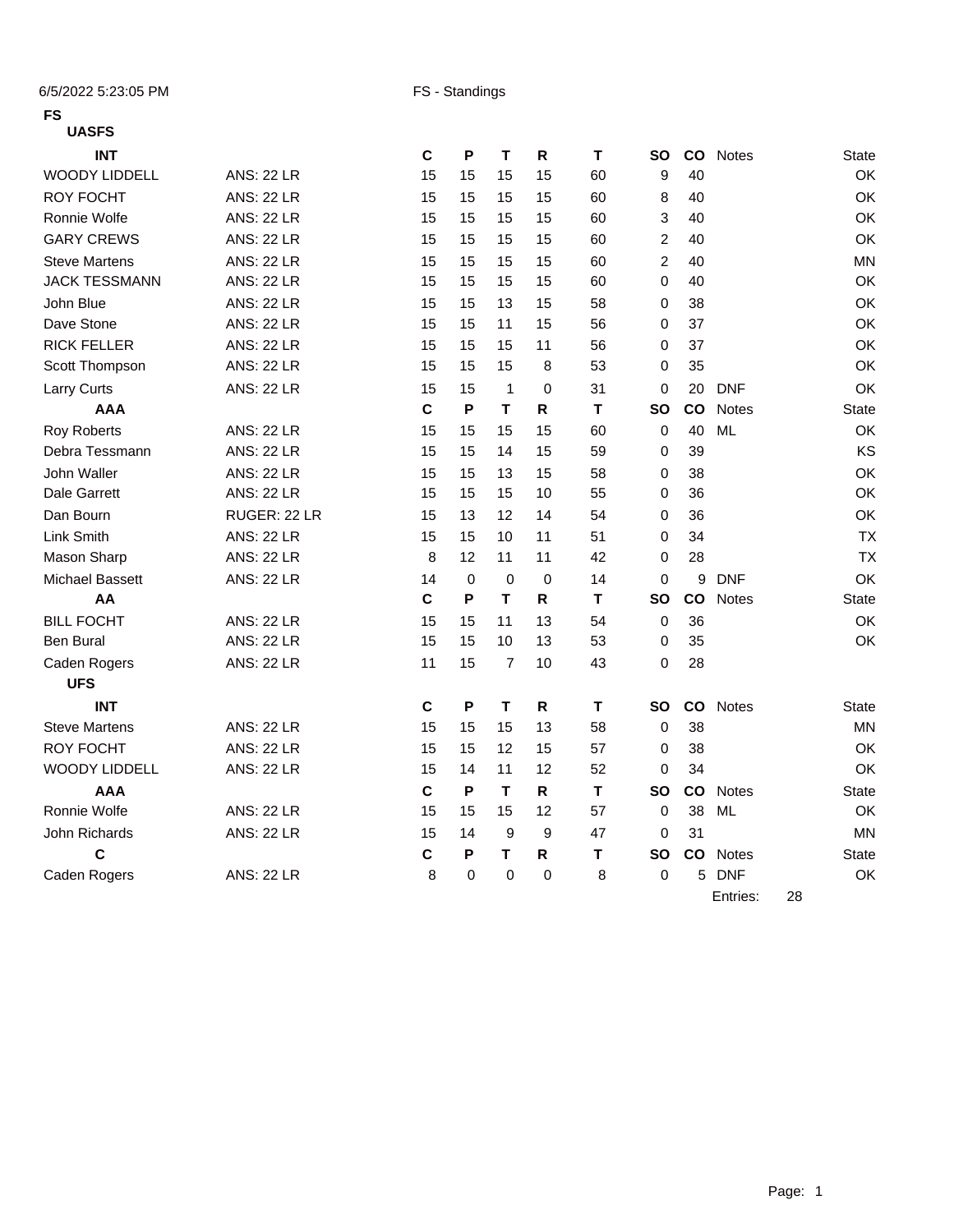6/5/2022 5:22:56 PM SB - Standings

| 56<br>P              |                         |                |                |                |                |    |             |                 |              |              |
|----------------------|-------------------------|----------------|----------------|----------------|----------------|----|-------------|-----------------|--------------|--------------|
| <b>INT</b>           |                         | $\mathbf c$    | P              | T              | R              | Т  | <b>SO</b>   | $\mathsf{co}$   | <b>Notes</b> | <b>State</b> |
| <b>ROY FOCHT</b>     | CHARGER: 22 LR          | 15             | 15             | 15             | 14             | 59 | 0           | 39              |              | OK           |
| Scott Thompson       | <b>BROWNIING: 22 LR</b> | 15             | 15             | 14             | 13             | 57 | 0           | 38              |              | OK           |
| <b>Steve Martens</b> | $:22$ LR                | 15             | 15             | 14             | 13             | 57 | 0           | 38              |              | <b>MN</b>    |
| John Richards        | <b>BF: 22 LR</b>        | 14             | 14             | 14             | 14             | 56 | 0           | 37              |              | <b>MN</b>    |
| <b>WOODY LIDDELL</b> | <b>BF: 22 LR</b>        | 14             | 14             | 15             | 13             | 56 | 0           | 37              |              | OK           |
| John Waller          | BROWNING: 22 LR         | 15             | 15             | 13             | 9              | 52 | 0           | 34              |              | OK           |
| <b>AAA</b>           |                         | C              | P              | T              | R              | т  | <b>SO</b>   | <b>CO</b>       | Notes        | State        |
| <b>Roy Roberts</b>   | CHARGER: 22 LR          | 15             | 15             | 15             | 15             | 60 | 0           | 40              | <b>ML</b>    | OK           |
| Dan Bourn            | RUGER: 22 LR            | 15             | 15             | 14             | $\,8\,$        | 52 | 0           | 34              |              | OK           |
| <b>GARY CREWS</b>    | <b>TC: 22 LR</b>        | 15             | 15             | 11             | 10             | 51 | 0           | 34              |              | OK           |
| AA                   |                         | $\mathbf c$    | P              | T              | R              | Т  | <b>SO</b>   | CO              | <b>Notes</b> | <b>State</b> |
| Ronnie Wolfe         | BROW: 22 LR             | 14             | 14             | 13             | $\overline{7}$ | 48 | 0           | 32              |              | OK           |
| ${\sf R}$            |                         |                |                |                |                |    |             |                 |              |              |
| <b>INT</b>           |                         | $\mathbf c$    | P              | $\mathbf T$    | R              | т  | <b>SO</b>   | <b>CO</b>       | <b>Notes</b> | <b>State</b> |
| <b>Steve Martens</b> | <b>FA: 22 LR</b>        | 15             | 15             | 15             | 14             | 59 | $\mathbf 0$ | 39              |              | <b>MN</b>    |
| John Richards        | <b>FA: 22 LR</b>        | 15             | 15             | 14             | 14             | 58 | 0           | 38              |              | <b>MN</b>    |
| Scott Thompson       | <b>FA: 22 LR</b>        | 15             | 15             | 13             | 14             | 57 | 0           | 38              |              | OK           |
| <b>ROY FOCHT</b>     | <b>FA: 22 LR</b>        | 15             | 15             | 14             | 10             | 54 | 0           | 36              |              | OK           |
| <b>RICK FELLER</b>   | RUGER: 22 LR            | 12             | 12             | $\overline{4}$ | $\overline{7}$ | 35 | 0           | 23              |              | OK           |
| <b>AAA</b>           |                         | $\mathbf c$    | P              | T              | R              | Т  | <b>SO</b>   | $\mathsf{co}$   | <b>Notes</b> | <b>State</b> |
| Link Smith           | DAN WESSON: 22 LR       | 15             | 13             | 12             | 12             | 52 | 0           | 34              |              | <b>TX</b>    |
| AA                   |                         | $\mathbf c$    | P              | T              | $\mathsf{R}$   | т  | <b>SO</b>   | CO              | Notes        | <b>State</b> |
| Ronnie Wolfe         | DAN WESSON: 22 LR       | 12             | 11             | 8              | 8              | 39 | 0           | 26              |              | OK           |
| В                    |                         | $\mathbf c$    | P              | T              | $\mathsf{R}$   | T  | <b>SO</b>   | co              | Notes        | <b>State</b> |
| Jim Meyers           | DAN WESSON: 22 LR       | 8              | $\overline{7}$ | 3              | $\overline{c}$ | 20 | 0           | 13              |              | OK           |
| ${\bf S}$            |                         |                |                |                |                |    |             |                 |              |              |
| <b>INT</b>           |                         | $\mathbf c$    | P              | $\mathbf T$    | R              | T  | <b>SO</b>   | $\mathsf{co}\,$ | <b>Notes</b> | <b>State</b> |
| <b>Roy Roberts</b>   | CHARGER: 22 LR          | 15             | 13             | 11             | 9              | 48 | 0           | 32              |              | OK           |
| John Richards        | <b>TC: 22 LR</b>        | 15             | 12             | 8              | 6              | 41 | 0           | 27              |              | <b>MN</b>    |
| <b>Steve Martens</b> | tc: 22 LR               | 12             | 15             | $\overline{7}$ | 5              | 39 | $\mathbf 0$ | 26              |              | <b>MN</b>    |
| <b>AAA</b>           |                         | C              | P              | Τ.             | ${\sf R}$      | T  | SO          |                 | CO Notes     | <b>State</b> |
| <b>WOODY LIDDELL</b> | BROWNING: 22 LR         | 10             | 8              | 5              | 7              | 30 | 0           | 20              |              | OK           |
| Scott Thompson       | <b>TC: 22 LR</b>        | $\overline{7}$ | 4              | 3              | $\sqrt{2}$     | 16 | 0           | 10              |              | OK           |
| AA                   |                         | $\mathbf c$    | P              | T.             | R              | Т  | SO          |                 | CO Notes     | <b>State</b> |
| John Waller          | <b>TC: 22 LR</b>        | $\mathbf{1}$   | $\mathbf{1}$   | $\mathbf{1}$   | 0              | 3  | $\pmb{0}$   | $\overline{2}$  |              | OK           |
| A                    |                         | C              | P              | T              | R              | T  | SO          |                 | CO Notes     | <b>State</b> |
| <b>JACK TESSMANN</b> | VOLQ: 22 LR             | 6              | 3              | $\overline{2}$ | 1              | 12 | 0           | 8               |              | OK           |
| U                    |                         |                |                |                |                |    |             |                 |              |              |
| <b>INT</b>           |                         | C              | P              | T              | R              | Τ  | SO          |                 | CO Notes     | <b>State</b> |
| <b>Steve Martens</b> | <b>ANS: 22 LR</b>       | 15             | 15             | 15             | 15             | 60 | 0           | 40              |              | <b>MN</b>    |
| Ronnie Wolfe         | <b>ANS: 22 LR</b>       | 15             | 15             | 15             | 14             | 59 | 0           | 39              |              | OK           |
| <b>GARY CREWS</b>    | <b>ANS: 22 LR</b>       | 15             | 15             | 15             | 13             | 58 | 0           | 38              |              | OK           |
| Scott Thompson       | <b>ANS: 22 LR</b>       | 15             | 15             | 13             | 14             | 57 | 0           | 38              |              | OK           |
|                      |                         |                |                |                |                |    |             |                 |              |              |

John Richards DEWEY: 22 LR 14 15 15 13 57 0 38 MN WOODY LIDDELL ANS: 22 LR 15 15 15 15 12 57 0 38 OK Dave Stone ANS: 22 LR 13 14 10 15 52 0 34 OK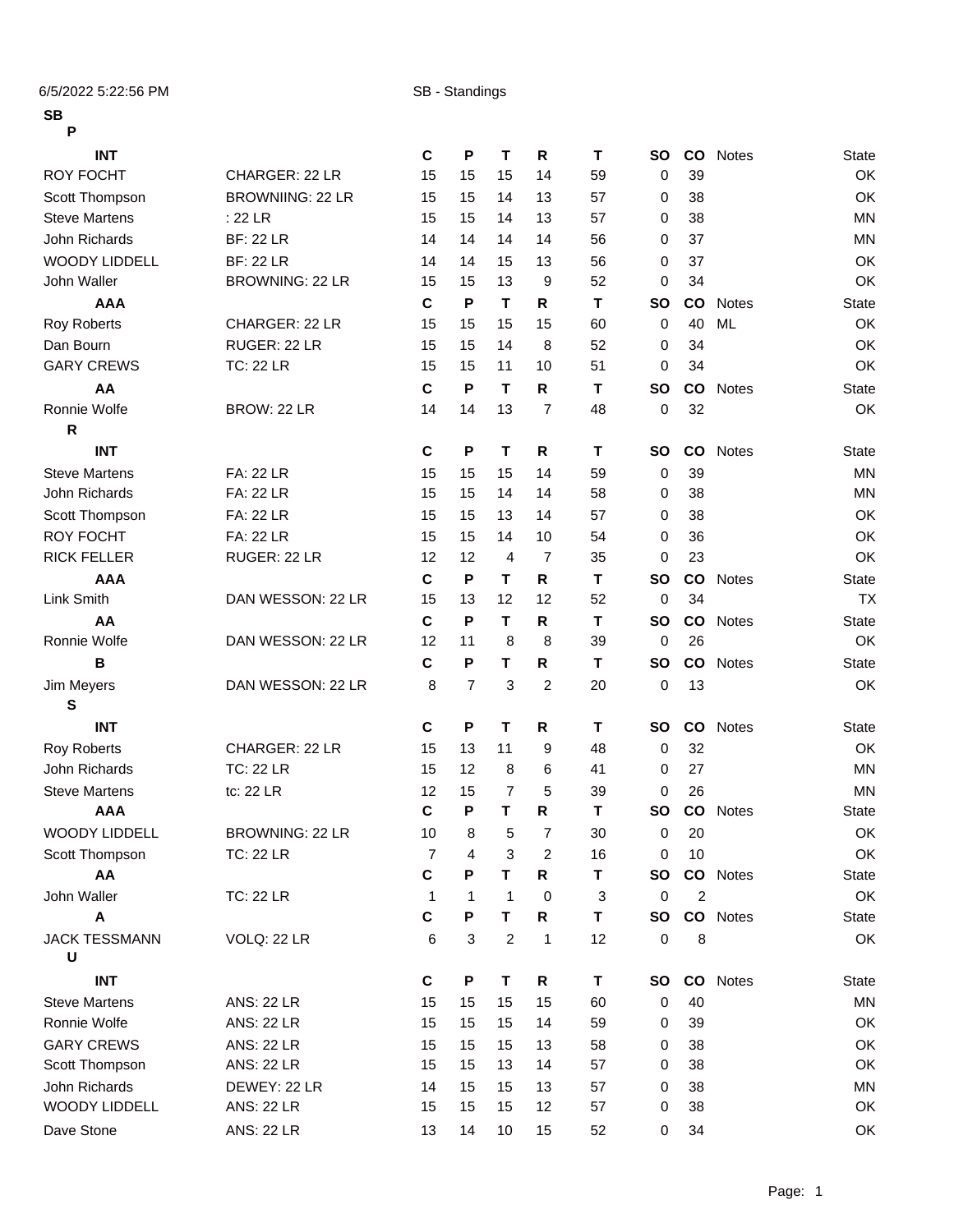| <b>AAA</b>             |                   | C            | P  | T  | R              | т  | <b>SO</b>   | $\mathsf{co}$ | <b>Notes</b> | State        |
|------------------------|-------------------|--------------|----|----|----------------|----|-------------|---------------|--------------|--------------|
| John Waller            | <b>ANS: 22 LR</b> | 15           | 15 | 14 | 14             | 58 | 0           | 38            |              | OK           |
| Dale Garrett           | <b>TC: 22 LR</b>  | 15           | 14 | 14 | 13             | 56 | 0           | 37            |              | OK           |
| <b>Michael Bassett</b> | <b>ANS: 22 LR</b> | 15           | 15 | 14 | 11             | 55 | 0           | 36            |              | OK           |
| <b>Roy Roberts</b>     | CHARGER: 22 LR    | 15           | 15 | 15 | 0              | 45 | 0           | 30            | <b>DNF</b>   | OK           |
| <b>JACK TESSMANN</b>   | VOLQ: 22 LR       | 10           | 9  | 5  | 0              | 24 | 0           | 16            |              | KS           |
| B                      |                   | $\mathbf C$  | P  | T  | R              | T  | <b>SO</b>   | co            | <b>Notes</b> | <b>State</b> |
| Caden Rogers           | <b>ANS: 22 LR</b> | 12           | 12 | 8  | $\overline{4}$ | 36 | 0           | 24            |              | OK           |
| <b>UAS</b>             |                   |              |    |    |                |    |             |               |              |              |
| <b>INT</b>             |                   | C            | P  | T  | R              | т  | <b>SO</b>   | co            | <b>Notes</b> | <b>State</b> |
| <b>WOODY LIDDELL</b>   | <b>ANS: 22 LR</b> | 15           | 15 | 15 | 15             | 60 | 9           | 40            |              | OK           |
| <b>ROY FOCHT</b>       | <b>ANS: 22 LR</b> | 15           | 15 | 15 | 15             | 60 | 8           | 40            |              | OK           |
| <b>JACK TESSMANN</b>   | <b>ANS: 22 LR</b> | 15           | 15 | 15 | 15             | 60 | 5           | 40            |              | OK           |
| <b>Rick Redd</b>       | <b>TC: 22 LR</b>  | 15           | 15 | 15 | 15             | 60 | 4           | 40            |              | <b>TX</b>    |
| John Blue              | <b>ANS: 22 LR</b> | 15           | 15 | 15 | 15             | 60 | 4           | 40            |              | OK           |
| Scott Thompson         | <b>ANS: 22 LR</b> | 15           | 15 | 15 | 15             | 60 | 4           | 40            |              | OK           |
| Larry Curts            | <b>ANS: 22 LR</b> | 15           | 15 | 15 | 15             | 60 | 4           | 40            |              | OK           |
| <b>GARY CREWS</b>      | <b>ANS: 22 LR</b> | 15           | 15 | 15 | 15             | 60 | 3           | 40            |              | OK           |
| Jerry Moody            | <b>ANS: 22 LR</b> | 15           | 15 | 15 | 15             | 60 | 3           | 40            |              | OK           |
| Debra Tessmann         | <b>ANS: 22 LR</b> | 15           | 15 | 15 | 15             | 60 | 3           | 40            |              | KS           |
| Dan Bourn              | RUGER: 22 LR      | 15           | 15 | 15 | 15             | 60 | 0           | 40            | Re-Entry     | OK           |
| Dave Stone             | <b>ANS: 22 LR</b> | 15           | 14 | 15 | 15             | 59 | $\mathbf 0$ | 39            |              | OK           |
| Jim Meyers             | <b>ANS: 22 LR</b> | 15           | 15 | 15 | 14             | 59 | 0           | 39            |              | OK           |
| <b>Dale Garrett</b>    | <b>ANS: 22 LR</b> | 15           | 15 | 15 | 14             | 59 | 0           | 39            |              | OK           |
| <b>RICK FELLER</b>     | HP003: 22 LR      | 15           | 15 | 15 | 14             | 59 | 0           | 39            |              | OK           |
| Ronnie Wolfe           | <b>ANS: 22 LR</b> | 13           | 15 | 15 | 15             | 58 | 0           | 38            |              | OK           |
| <b>Roy Roberts</b>     | <b>ANS: 22 LR</b> | 15           | 15 | 14 | 14             | 58 | 0           | 38            |              | OK           |
| <b>BILL FOCHT</b>      | <b>ANS: 22 LR</b> | 15           | 15 | 14 | 14             | 58 | 0           | 38            |              | OK           |
| Dan Bourn              | RUGER: 22 LR      | 15           | 15 | 15 | 13             | 58 | 0           | 38            |              | OK           |
| Jackie Brown           | <b>AN: 22 LR</b>  | 15           | 15 | 15 | 13             | 58 | 0           | 38            |              | OK           |
| <b>STEVE GEROT</b>     | <b>ANS: 22 LR</b> | 15           | 15 | 15 | 12             | 57 | 0           | 38            |              | OK           |
| John Waller            | <b>ANS: 22 LR</b> | 15           | 15 | 9  | 13             | 52 | 0           | 34            |              | OK           |
| <b>AAA</b>             |                   | $\mathbf c$  | P  | T  | $\mathsf{R}$   | T  | <b>SO</b>   | co            | <b>Notes</b> | <b>State</b> |
| Link Smith             | <b>ANS: 22 LR</b> | 15           | 15 | 15 | 15             | 60 | 0           | 40            | ML           | <b>TX</b>    |
| <b>Ben Bural</b>       | <b>ANS: 22 LR</b> | 15           | 15 | 14 | 15             | 59 | 0           | 39            | Re-Entry     | OK           |
| <b>Michael Bassett</b> | <b>ANS: 22 LR</b> | 15           | 15 | 15 | 14             | 59 | 0           | 39            |              | OK           |
| Katelyn Garrett        | <b>ANS: 22 LR</b> | 15           | 15 | 15 | 13             | 58 | 3           | 38            |              | OK           |
| Jacob Garrett          | <b>ANS: 22 LR</b> | 14           | 15 | 15 | 14             | 58 | 1           | 38            |              | OK           |
| Ian Crum               | <b>ANS: 22 LR</b> | 15           | 13 | 15 | 14             | 57 | 0           | 38            |              | OK           |
| Dennis Radowick        | <b>TC: 22LR</b>   | 15           | 15 | 14 | 11             | 55 | 0           | 36            |              | <b>TX</b>    |
| <b>Ben Bural</b>       | <b>ANS: 22 LR</b> | 15           | 15 | 10 | 14             | 54 | 0           | 36            |              | OK           |
| Rob York               | RUGER: 22 LR      | 15           | 10 | 14 | 12             | 51 | 0           | 34            |              | OK           |
| AA                     |                   | $\mathbf{C}$ | P  | T  | R              | Т  | <b>SO</b>   |               | CO Notes     | <b>State</b> |
| Caden Rogers           | <b>ANS: 22 LR</b> | 15           | 14 | 14 | 12             | 55 | 0           | 36            |              |              |
| Caden Rogers           | <b>ANS: 22 LR</b> | 15           | 14 | 8  | 12             | 49 | 0           |               | 32 Re-Entry  | OK           |
| Mason Sharp            | <b>ANS: 22 LR</b> | 15           | 13 | 10 | 9              | 47 | 0           | 31            |              | <b>TX</b>    |
| Mike Moser             | <b>TC: 22 LR</b>  | 13           | 12 | 10 | 8              | 43 | 0           | 28            |              | OK           |
| <b>US</b>              |                   |              |    |    |                |    |             |               |              |              |
| <b>INT</b>             |                   | C            | P  | Τ  | R              | Т  | <b>SO</b>   |               | CO Notes     | State        |
| WOODY LIDDELL          | CHARGER: 22 LR    | 11           | 9  | 3  | 8              | 31 | 0           | 20            |              | OK           |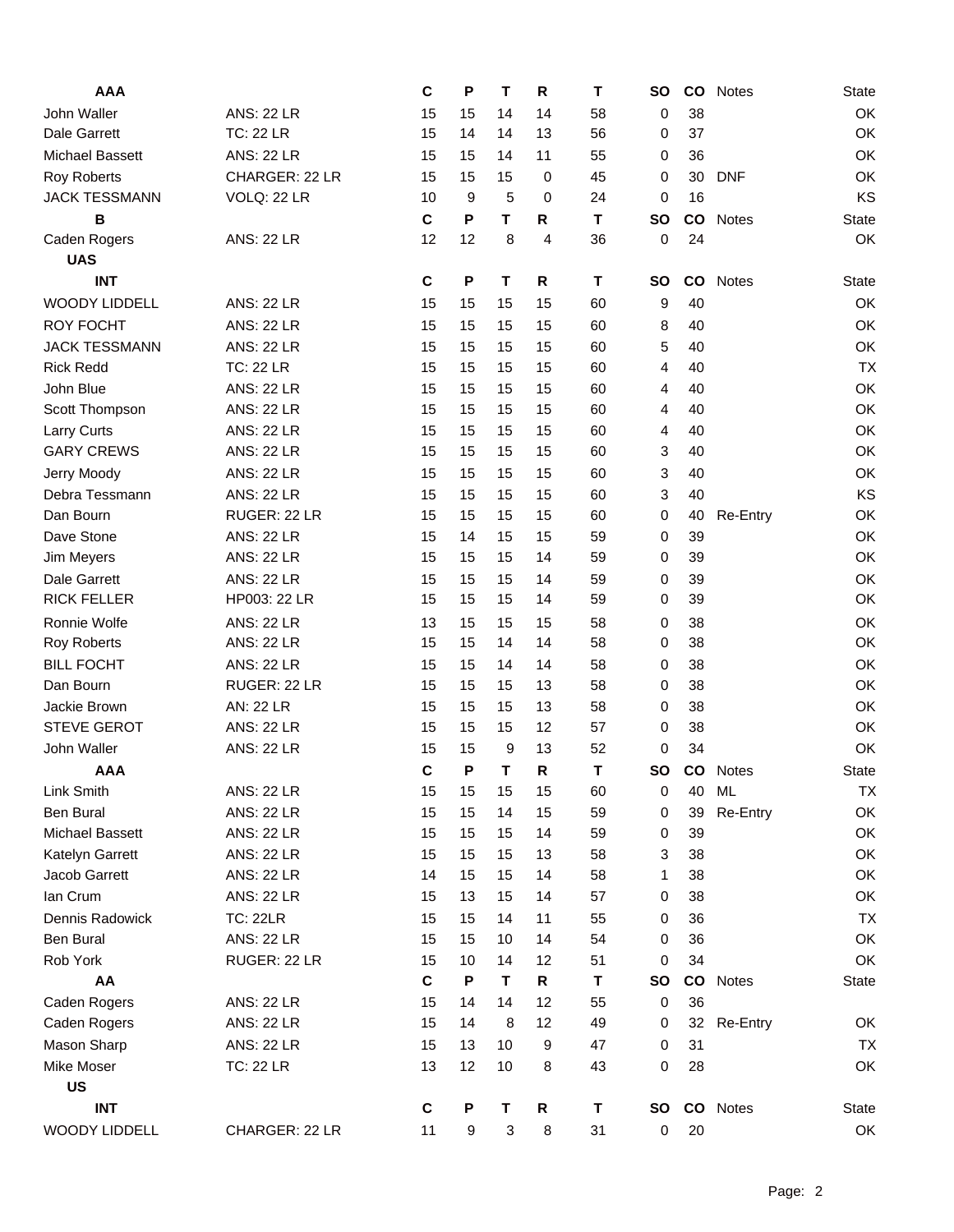| <b>AAA</b>      |                   |                 |              |   | C P T R | $\mathbf{T}$ | SO CO        | <b>Notes</b> |    | State     |
|-----------------|-------------------|-----------------|--------------|---|---------|--------------|--------------|--------------|----|-----------|
| John Richards   | <b>ANS: 22 LR</b> | 14              | 11           | 9 | - 11    | 45           | $0 \quad 30$ |              |    | MN.       |
| AA              |                   | $\mathbf{c}$    | $\mathsf{P}$ |   | R       | $\mathbf{T}$ | SO CO        | <b>Notes</b> |    | State     |
| Michael Bassett | <b>ANS: 22 LR</b> | 12 <sub>1</sub> | -9           |   |         | 35           | $0\quad 23$  |              |    | <b>OK</b> |
| Scott Thompson  | <b>FIE: 22 LR</b> | 12              | -13          |   | 5 2     | 32           | $0\quad 21$  |              |    | OK        |
|                 |                   |                 |              |   |         |              |              | Entries:     | 77 |           |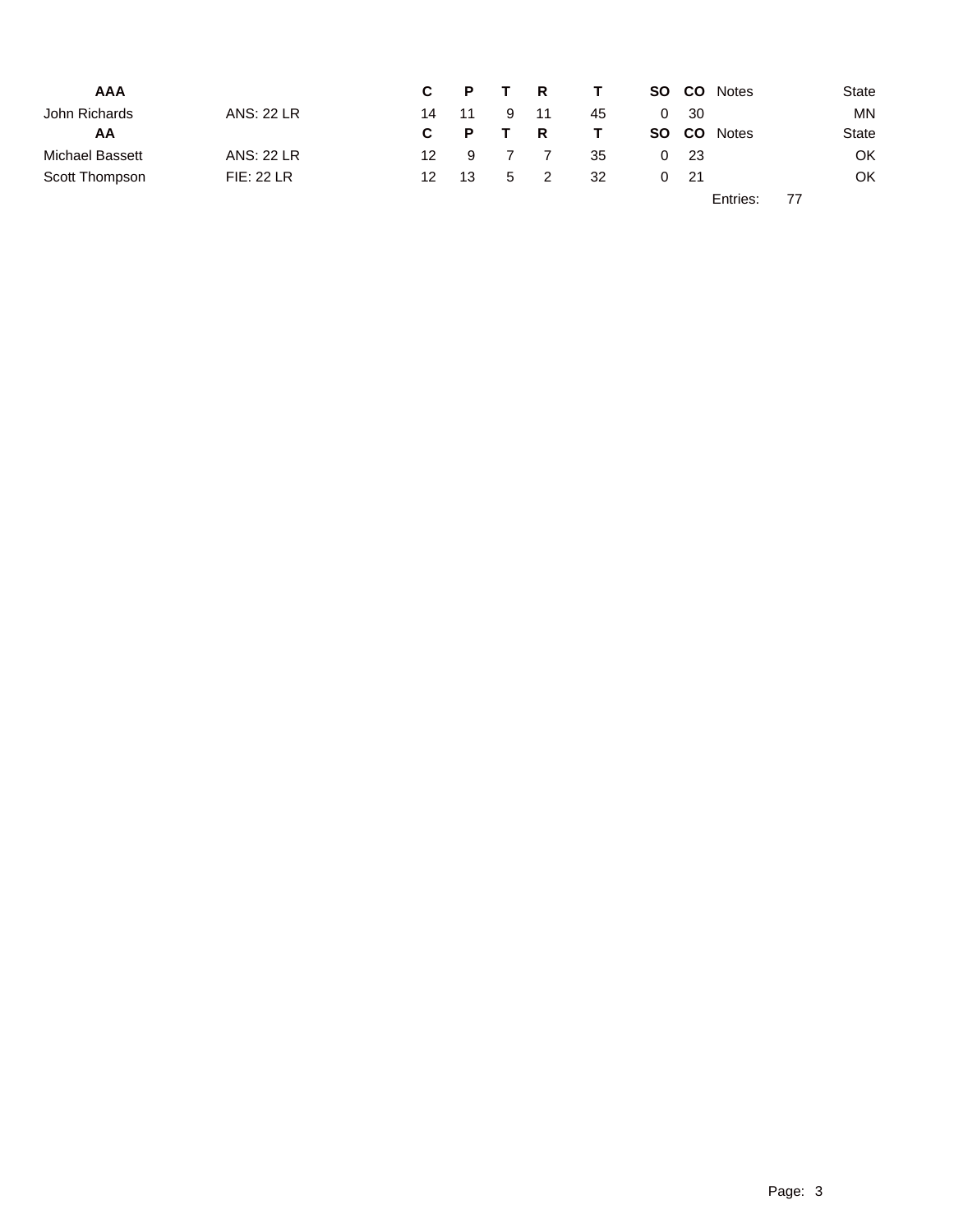| 6/5/2022 5:23:15 PM  |                 |    | FP - Standings |    |    |    |             |           |              |   |              |
|----------------------|-----------------|----|----------------|----|----|----|-------------|-----------|--------------|---|--------------|
| <b>FP</b>            |                 |    |                |    |    |    |             |           |              |   |              |
| P                    |                 |    |                |    |    |    |             |           |              |   |              |
| <b>INT</b>           |                 | C  | P              |    | R  | T. | <b>SO</b>   | <b>CO</b> | <b>Notes</b> |   | <b>State</b> |
| John Richards        | TC: 22H         | 15 | 12             | 8  | 8  | 43 | 0           | 28        |              |   | <b>MN</b>    |
| <b>Steve Martens</b> | <b>TC: 22LR</b> | 14 | 11             | 8  | 4  | 37 | $\mathbf 0$ | 24        |              |   | <b>MN</b>    |
| <b>PAS</b>           |                 |    |                |    |    |    |             |           |              |   |              |
| <b>INT</b>           |                 | C  | P              |    | R  | т  | <b>SO</b>   | <b>CO</b> | <b>Notes</b> |   | <b>State</b> |
| John Richards        | <b>TC: 22H</b>  | 15 | 13             | 12 | 10 | 50 | $\mathbf 0$ | 33        |              |   | <b>MN</b>    |
| <b>WOODY LIDDELL</b> | TC: 22H         | 13 | 10             | 5  | 8  | 36 | $\mathbf 0$ | 24        |              |   | OK           |
| AA                   |                 | C  | P              | т  | R  | т  | <b>SO</b>   | <b>CO</b> | <b>Notes</b> |   | <b>State</b> |
| Scott Thompson       | <b>TC: 22H</b>  | 14 | 9              | 5  | 6  | 34 | $\mathbf 0$ | 22        |              |   | OK           |
|                      |                 |    |                |    |    |    |             |           | Entries:     | 5 |              |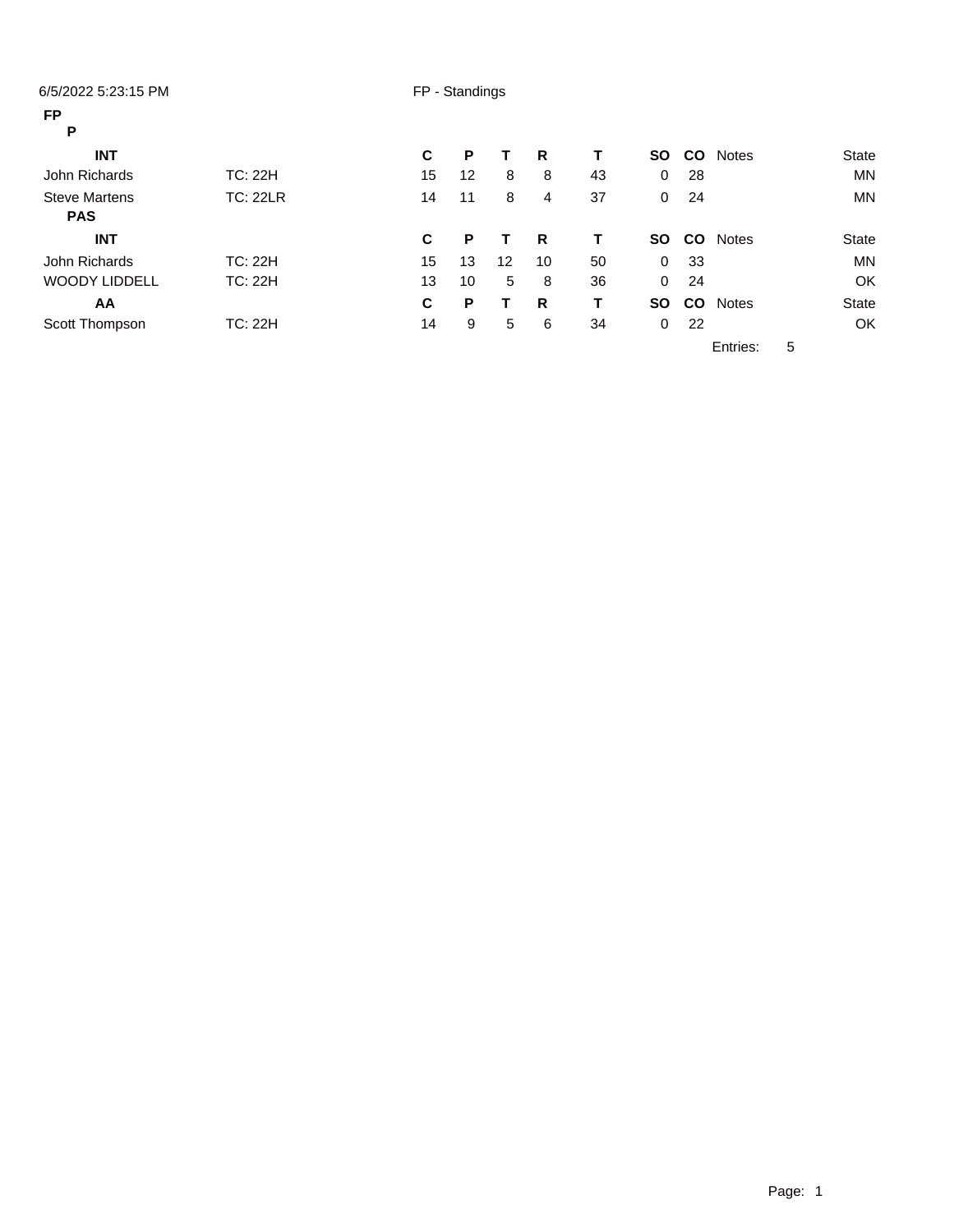6/5/2022 5:23:31 PM SHORT - Standings

### **N1 SHORT**

|                        |                  | C  | P  | т  | R  | т  | <b>SO</b>      | <b>CO</b> | <b>Notes</b> | <b>State</b> |
|------------------------|------------------|----|----|----|----|----|----------------|-----------|--------------|--------------|
| <b>Rick Redd</b>       | TC: 22H          | 15 | 15 | 15 | 15 | 60 | 8              | 40        |              | <b>TX</b>    |
| <b>ROY FOCHT</b>       | TC: 25-20        | 15 | 15 | 15 | 15 | 60 | 7              | 40        |              | OK           |
| Ronnie Wolfe           | ANS: 22          | 15 | 15 | 15 | 15 | 60 | 3              | 40        |              | OK           |
| <b>BILL FOCHT</b>      | TC: 22H          | 15 | 15 | 15 | 15 | 60 | 2              | 40        |              | OK           |
| <b>Roy Roberts</b>     | <b>ANS: 22</b>   | 15 | 15 | 15 | 15 | 60 | $\overline{2}$ | 40        |              | OK           |
| <b>WOODY LIDDELL</b>   | TC: 22           | 15 | 15 | 15 | 15 | 60 | 1              | 40        |              | OK           |
| Dennis Radowick        | ENCORE: 357MAG   | 15 | 15 | 14 | 15 | 59 | 0              | 39        |              | <b>TX</b>    |
| John Blue              | TC: 22H          | 15 | 15 | 13 | 15 | 58 | 0              | 38        |              | OK           |
| Dale Garrett           | <b>ANS: 22</b>   | 15 | 15 | 15 | 13 | 58 | 0              | 38        |              | OK           |
| Jerry Moody            | <b>ANS: 22LR</b> | 15 | 15 | 15 | 13 | 58 | 0              | 38        |              | OK           |
| <b>Steve Martens</b>   | FA( PHR): 357MAG | 15 | 15 | 14 | 13 | 57 | 0              | 38        |              | <b>MN</b>    |
| <b>Michael Bassett</b> | <b>ANS: 22LR</b> | 15 | 15 | 15 | 12 | 57 | 0              | 38        |              | OK           |
| <b>RICK FELLER</b>     | TC: 22H          | 15 | 15 | 14 | 12 | 56 | 0              | 37        |              | OK           |
| Dan Bourn              | RUGER: 22LR      | 15 | 15 | 15 | 9  | 54 | 0              | 36        |              | OK           |
| Caden Rogers           | <b>ANS: 22</b>   | 15 | 14 | 15 | 7  | 51 | 0              | 34        |              | OK           |
| Rob York               | RUGER: 22        | 15 | 13 | 15 | 6  | 49 | 0              | 32        |              | OK           |

Entries: 16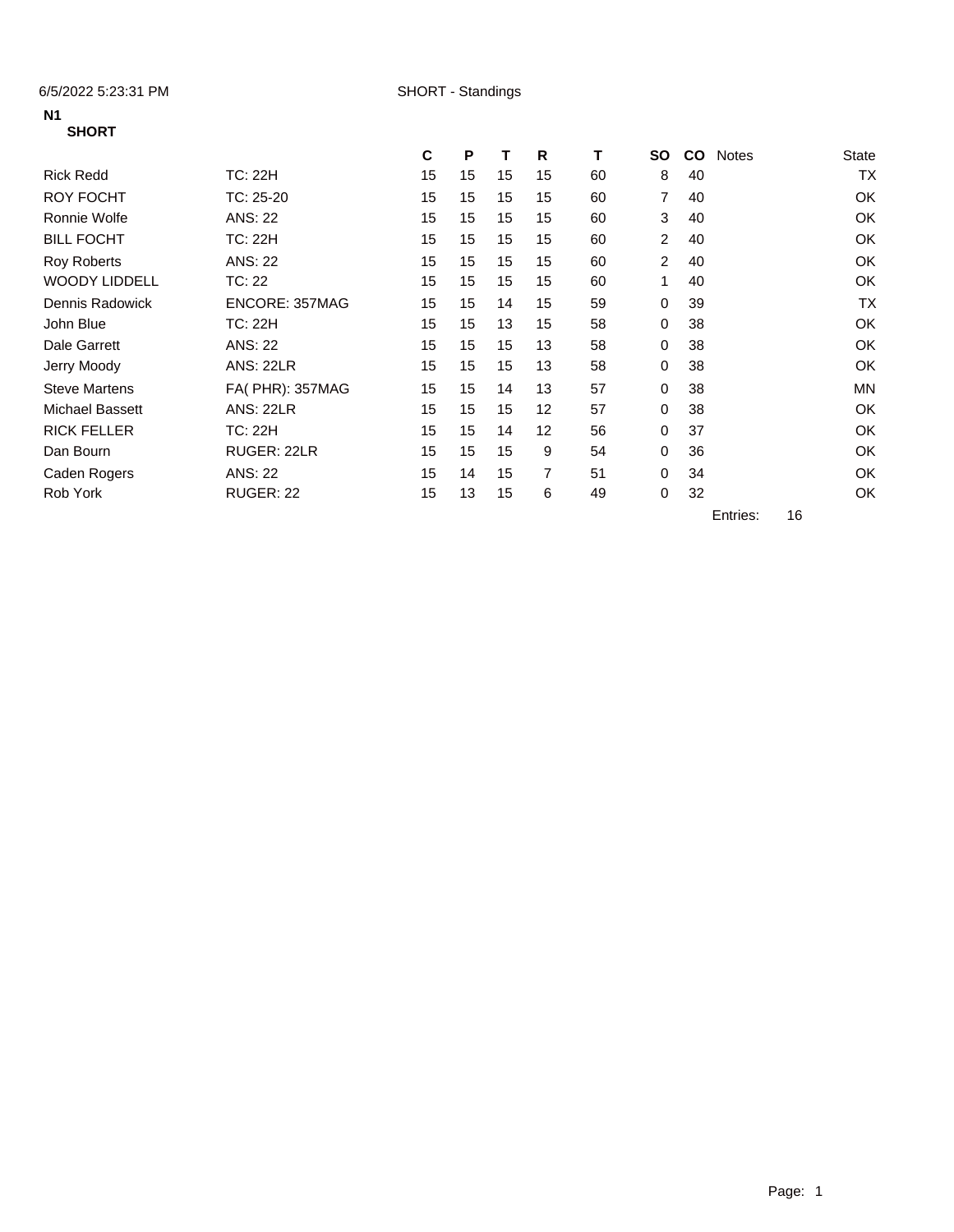### 6/5/2022 5:23:40 PM LONG - Standings

### **N2**

| <b>LONG</b>          |                    |    |    |    |    |    |    |           |              |           |
|----------------------|--------------------|----|----|----|----|----|----|-----------|--------------|-----------|
|                      |                    | C  | Р  |    | R  |    | SO | <b>CO</b> | <b>Notes</b> | State     |
| ROY FOCHT            | <b>HOWA: 6.5</b>   | 15 | 15 | 15 | 15 | 60 | 5. | 40        |              | OK        |
| <b>BILL FOCHT</b>    | XP-100: 6.5X47     | 15 | 15 | 15 | 15 | 60 | 4  | 40        |              | <b>OK</b> |
| <b>Rick Redd</b>     | TC: 6BR            | 15 | 15 | 15 | 15 | 60 | 4  | 40        |              | <b>TX</b> |
| <b>WOODY LIDDELL</b> | TC: 6MM            | 15 | 15 | 15 | 15 | 60 | 4  | 40        |              | <b>OK</b> |
| Dennis Radowick      | ENCORE: 30HER      | 15 | 15 | 15 | 15 | 60 | 2  | 40        |              | <b>TX</b> |
| Dave Stone           | <b>TC: 22H</b>     | 15 | 15 | 15 | 13 | 58 | 0  | 38        |              | <b>OK</b> |
| Dan Bourn            | <b>HOWA: 5.5GR</b> | 15 | 15 | 10 | 14 | 54 | 0  | 36        |              | OK        |
|                      |                    |    |    |    |    |    |    |           | $ -$         |           |

Entries: 7

Page: 1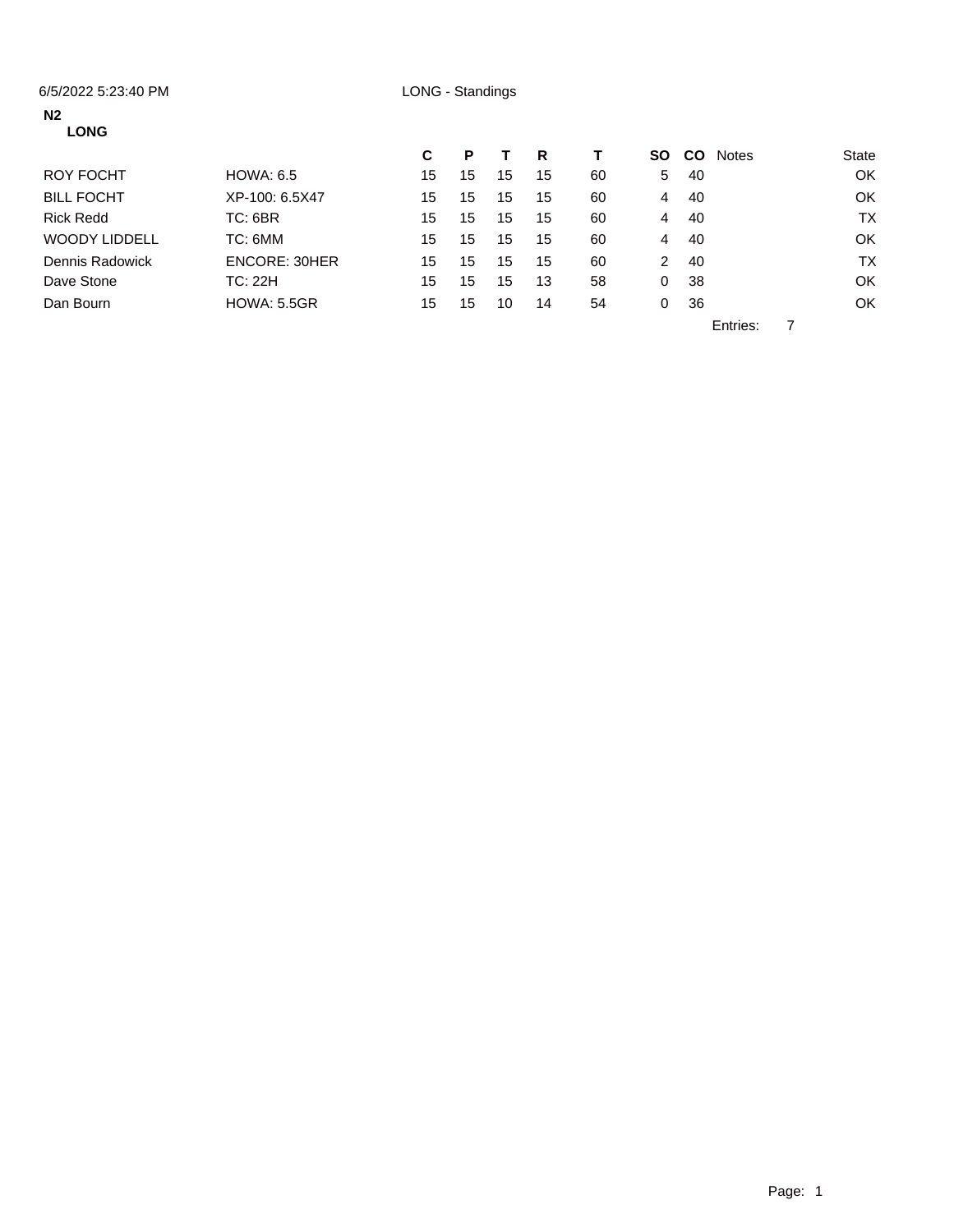### **N3 .22 LR**

|                        |                  | C  | P  | т  | R        | т  | <b>SO</b>      | <b>CO</b> | <b>Notes</b> | <b>State</b> |
|------------------------|------------------|----|----|----|----------|----|----------------|-----------|--------------|--------------|
| <b>Michael Bassett</b> | <b>ANS: 22</b>   | 15 | 15 | 15 | 15       | 60 | 13             | 40        |              | OK           |
| <b>RICK FELLER</b>     | RUGER: 22        | 15 | 15 | 15 | 15       | 60 | 8              | 40        |              | OK           |
| <b>Steve Martens</b>   | CHARGER: 22      | 15 | 15 | 15 | 15       | 60 | 7              | 40        |              | <b>MN</b>    |
| Ronnie Wolfe           | <b>ANS: 22</b>   | 15 | 15 | 15 | 15       | 60 | 4              | 40        |              | OK           |
| <b>WOODY LIDDELL</b>   | CHARGER: 22      | 15 | 15 | 15 | 15       | 60 | 4              | 40        |              | OK           |
| <b>ROY FOCHT</b>       | RUGER: 22        | 15 | 15 | 15 | 15       | 60 | 4              | 40        |              | OK           |
| John Blue              | <b>ANS: 22</b>   | 15 | 15 | 15 | 15       | 60 | 3              | 40        |              | OK           |
| Roy Roberts            | <b>ANS: 22</b>   | 15 | 15 | 15 | 15       | 60 | $\overline{2}$ | 40        |              | OK           |
| Jerry Moody            | <b>ANA: 22LR</b> | 15 | 15 | 15 | 15       | 60 | $\overline{2}$ | 40        |              | OK           |
| <b>Rick Redd</b>       | TC: 22           | 15 | 15 | 15 | 15       | 60 | 0              | 40        |              | <b>TX</b>    |
| Dan Bourn              | RUGER: 22LR      | 15 | 14 | 15 | 15       | 59 | $\Omega$       | 39        |              | OK           |
| <b>BILL FOCHT</b>      | <b>ANS: 22LR</b> | 15 | 15 | 15 | 14       | 59 | 0              | 39        |              | OK           |
| <b>Dale Garrett</b>    | <b>ANS: 22</b>   | 15 | 15 | 15 | 13       | 58 | 0              | 38        |              | OK           |
| Mason Sharp            | <b>ANS: 22</b>   | 15 | 15 | 13 | 14       | 57 | 0              | 38        |              | <b>TX</b>    |
| <b>Dennis Radowick</b> | <b>TC: 22LR</b>  | 15 | 15 | 14 | 13       | 57 | 0              | 38        |              | <b>TX</b>    |
| <b>GARY CREWS</b>      | <b>RUGER: 22</b> | 15 | 15 | 14 | 12       | 56 | 0              | 37        |              | OK           |
| Dave Stone             | TC: 22           | 15 | 15 | 12 | 13       | 55 | 0              | 36        |              | OK           |
| Caden Rogers           | <b>ANS: 22</b>   | 15 | 15 | 11 | 13       | 54 | 0              | 36        |              |              |
| Mike Moser             | <b>ANS: 22</b>   | 14 | 15 | 11 | 13       | 53 | 0              | 35        |              | OK           |
| Katelyn Garrett        | <b>ANS: 22</b>   | 15 | 0  | 0  | 0        | 15 | 0              | 10        | <b>DNF</b>   | OK           |
| lan Crum               | <b>ANS: 22</b>   | 15 | 0  | 0  | $\Omega$ | 15 | 0              | 10        | <b>DNF</b>   | OK           |
| Jacob Garrett          | <b>ANS: 22</b>   | 15 | 0  | 0  | 0        | 15 | 0              | 10        | <b>DNF</b>   | OK           |

Entries: 22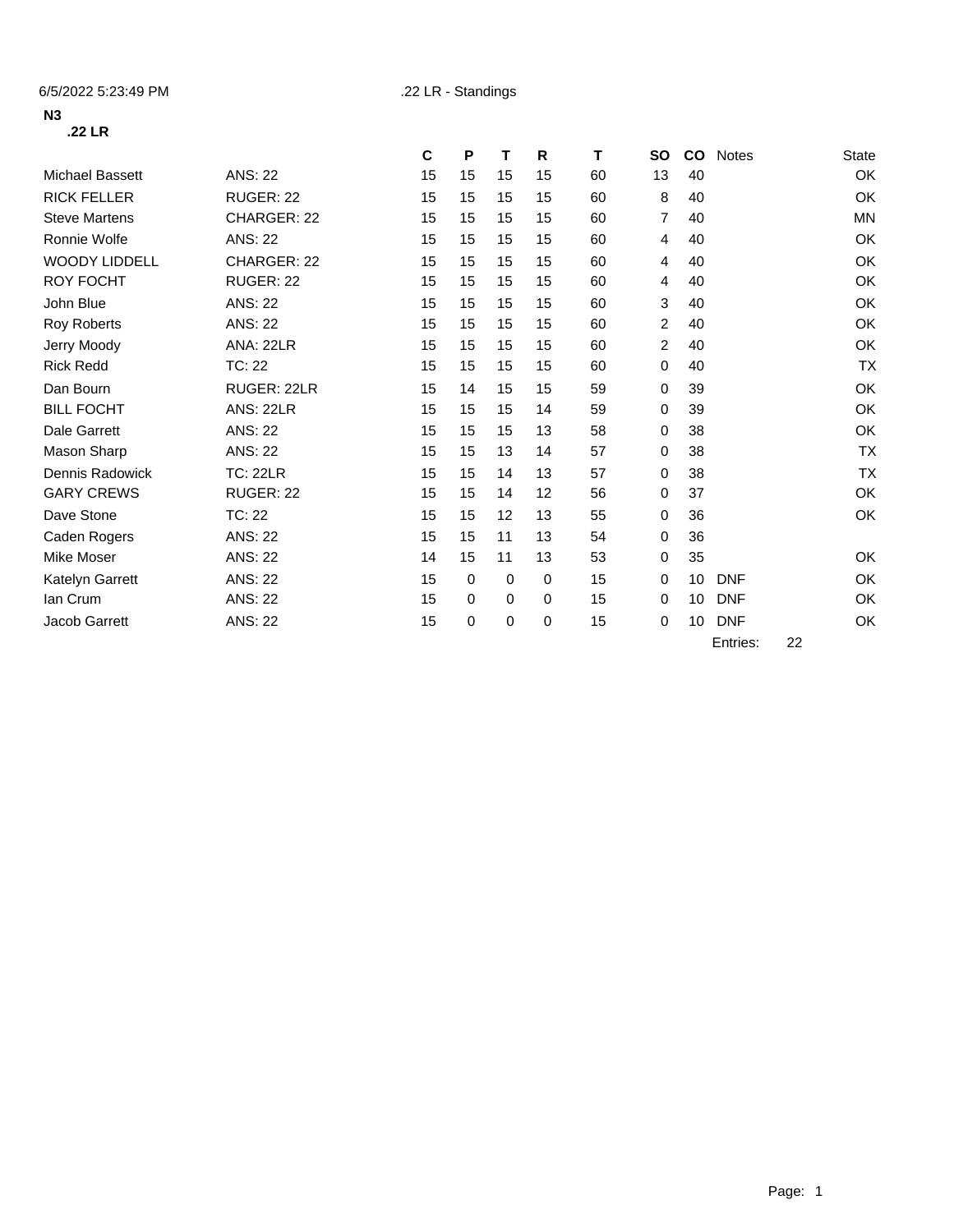| 6/5/2022 5:23:56 PM    |               | ULTRA 500 - Standings |    |              |   |    |     |           |              |   |       |
|------------------------|---------------|-----------------------|----|--------------|---|----|-----|-----------|--------------|---|-------|
| <b>N4</b><br>ULTRA 500 |               |                       |    |              |   |    |     |           |              |   |       |
|                        |               | C.                    | P. | $\mathbf{T}$ | R | T. | SO. | <b>CO</b> | <b>Notes</b> |   | State |
| <b>Steve Martens</b>   | XP100: 6 DASH | 9                     | 10 | 10           | 8 | 37 | 0   | - 24      |              |   | MN.   |
| <b>ROY FOCHT</b>       | NESIKA: 6BR   | 10                    | 10 |              | 9 | 36 | 0   | -24       |              |   | OK    |
| <b>Steve Martens</b>   | XP100: 6.5TKS | 9                     | 10 | 5            | 6 | 30 | 0   | -20       |              |   | ΜN    |
|                        |               |                       |    |              |   |    |     |           | Entries:     | 3 |       |